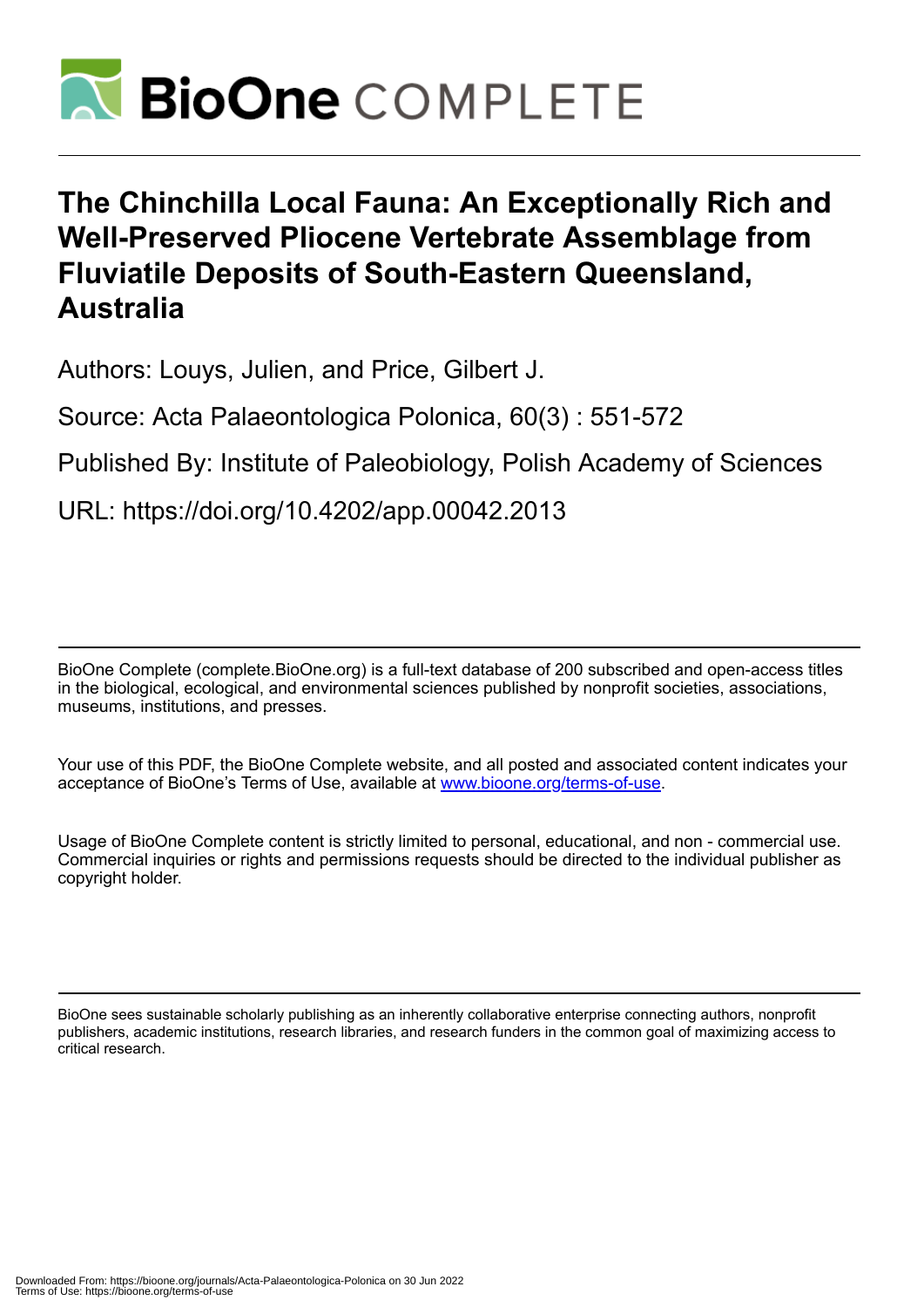# The Chinchilla Local Fauna: An exceptionally rich and well-preserved Pliocene vertebrate assemblage from fluviatile deposits of south-eastern Queensland, Australia

### JULIEN LOUYS and GILBERT J. PRICE



Louys, J. and Price, G.J. 2015. The Chinchilla Local Fauna: An exceptionally rich and well-preserved Pliocene vertebrate assemblage from fluviatile deposits of south-eastern Queensland, Australia. *Acta Palaeontologica Polonica* 60 (3): 551–572.

The Chinchilla Sand is a formally defined stratigraphic sequence of Pliocene fluviatile deposits that comprise interbedded clay, sand, and conglomerate located in the western Darling Downs, south-east Queensland, Australia. Vertebrate fossils from the deposits are referred to as the Chinchilla Local Fauna. Despite over a century and a half of collection and study, uncertainties concerning the taxa in the Chinchilla Local Fauna continue, largely from the absence of stratigraphically controlled excavations, lost or destroyed specimens, and poorly documented provenance data. Here we present a detailed and updated study of the vertebrate fauna from this site. The Pliocene vertebrate assemblage is represented by at least 63 taxa in 31 families. The Chinchilla Local Fauna is Australia's largest, richest and best preserved Pliocene vertebrate locality, and is eminently suited for palaeoecological and palaeoenvironmental investigations of the late Pliocene.

Key words: Mammalia, Marsupialia, Pliocene, Australia, Queensland, Darling Downs.

*Julien Louys [julien.louys@anu.edu.au], Department of Archaeology and Natural History, School of Culture, History, and Languages, ANU College of Asia and the Pacific, The Australian National University, Canberra, 0200, Australia. Gilbert J. Price [g.price1@uq.edu.au], School of Earth Sciences, The University of Queensland, Brisbane, Queensland, 4072, Australia.*

Received 8 April 2013, accepted 20 November 2013, available online 4 December 2013.

Copyright © 2015 J. Louys and G.J. Price. This is an open-access article distributed under the terms of the Creative Commons Attribution License, which permits unrestricted use, distribution, and reproduction in any medium, provided the original author and source are credited.

## Introduction

The Pliocene was the time when most modern Australian mammal genera emerged and began to dominate ecosystems (Black et al. 2012b). While the majority of Earth's landmasses were similar to those of today, by the middle Pliocene global mean annual temperatures were approximately 3ºC higher than today (Chandler et al. 1994; Sloan et al. 1996). The late Pliocene (ca. 3.6–2.6 million years ago) represents the last time when the Earth experienced temperatures similar to those predicted for the end of the 21st century (Salzmann et al. 2009). This period represents "an unparalleled paleo-laboratory for testing the sensitivity of models that we rely upon for simulating future climate change" (Salzmann et al. 2009: 190).

In Australia, the Pliocene marked a major turning point in the evolution of terrestrial vertebrates. The late Miocene was characterized by cool and dry conditions (Zachos et al. 2001). Global mean annual temperatures rose during the early to middle Pliocene (Haywood et al. 2009), and several lines of evidence point towards a Pliocene aridification trend in Australia (Krebs et al. 2011). As a result of this shift, woodlands contracted markedly and the first significant grasslands developed (Martin 2006). The transition from closed to more open vegetation saw a major evolutionary change in terrestrial faunas, including not only an increase in the diversity of grazing (grass-eating) species, but also gigantism of several lineages such as the herbivorous diprotodontoids and macropodids (Price and Piper 2009). The Pliocene also saw the emergence of *Macropus*, the long-faced kangaroos that are the most speciose macropodids in Australia today.

Understanding how mammal species responded to Pliocene warming is critical for predicting how future global warming might impact modern species and for "ground-truthing" climate models that seek to simulate future change. Unfortunately, Pliocene vertebrate fossil deposits are relatively rare in Australia, especially in comparison to Miocene and Pleistocene assemblages, making it difficult to track the trends towards modernity of Australian late Cenozoic faunas (Tedford et al. 1992, 2006). One of the richest deposits with Pliocene vertebrates is the Chinchilla Sand, Darling Downs, southeastern Queensland (Fig. 1). This deposit has produced

*Acta Palaeontol. Pol.* 60 (3): 551–572, 2015 http://dx.doi.org/10.4202/app.00042.2013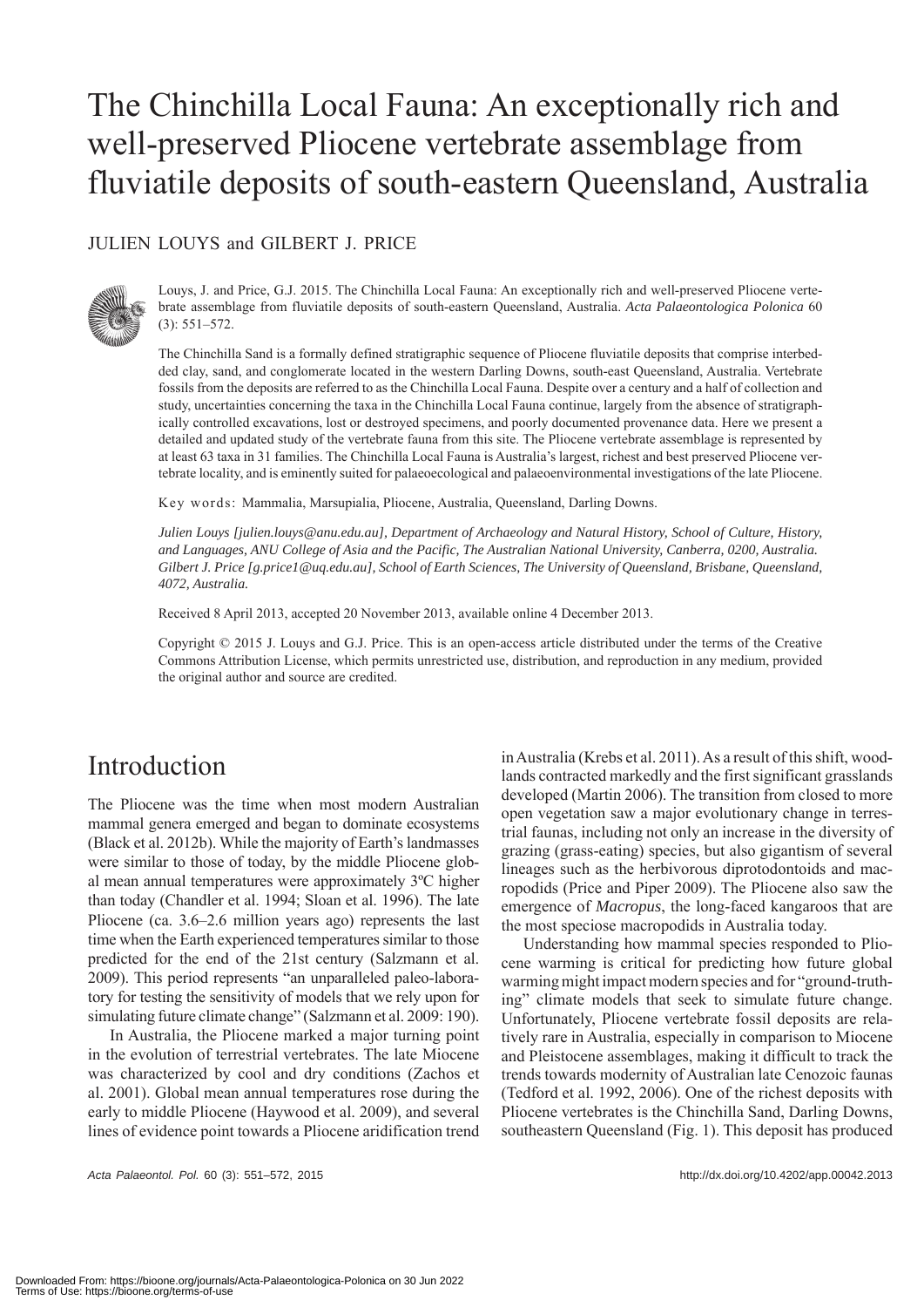552 ACTA PALAEONTOLOGICA POLONICA 60 (3), 2015



Fig. 1. Physiography of the Chinchilla local area, showing the location of Chinchilla relative to the Condamine River System. Redrawn after Reiser (1971).

thousands of fossils, many now housed at the Queensland Museum, making it the largest single collection of Pliocene fossil vertebrates in Australia (Price 2012). Many new species have been described from Chinchilla material, and most previous studies have focussed on the taxonomy of marsupials, such as macropodids (e.g., Bartholomai 1973, 1975).

Despite a voluminous literature on the Pliocene fauna from the Chinchilla Sand, its palaeontological significance is poorly understood. This is because: (i) few studies have provided a detailed overview of the total fauna; (ii) type and referred specimens of some taxa have either not had registration numbers assigned, or numbers have been incorrectly cited; (iii) type material of some taxa has been either destroyed or is missing from collections; and (iv) many taxa supposedly from Chinchilla have poorly constrained collecting information. The result is some uncertainty and probable errors regarding the species present in the fauna (e.g., Mackness and Godthelp 2001). Accurate species lists are critical for making palaeoecological inferences, reconstructing palaeoenvironments and exploring changes in animal communities over time and in response to climatic events. The aim of this paper is to integrate the extensive taxonomic literature of the Pliocene Chinchilla Local Fauna.

*Institutional abbreviations*.—BMNH, British Museum of Natural History, London, UK; Cat. No., Queensland Museum Category Number (refers to the old Queensland Museum indexing system), Brisbane, Australia; FV, Private collection, Terry Poole, Brisbane, Australia; QMC, Queensland Museum Collection, Brisbane, Australia; QM F, Queensland Museum Fossil, Brisbane, Australia; UCR, Department of Earth Sciences, University of California, Riverside, USA; WPC, Wilkinson Private Collection, Chinchilla, Australia.

## Geographic and geological setting

The fossil deposits of the Darling Downs are divided roughly into two major collecting areas: the eastern Darling Downs which contains predominantly Quaternary fossil deposits (Price et al 2005; Webb et al. 2007; Price et al. 2011); and the western Darling Downs (including the township of Chinchilla and surrounds; Fig. 1), which are mostly Pliocene (Bartholomai and Woods 1976). The Chinchilla Sand, previously referred to as the Chinchilla Formation by Woods (1956) and incorporating the Chinchilla Conglomerate of Etheridge (1892), is a series of fluviatile deposits exposed along the Condamine River, extending over 65 km from Nangram Lagoon to Warra (Fig. 1) (Bartholomai and Woods 1976; Price 2012).

The Chinchilla Sand is a thick  $(\sim 30 \text{ m})$  sequence of interbedded gravel, sand, and clay exposed in many inter-connected gullies and erosional depressions representing multiple episodes of deposition (Fig. 2). The sand and clay are typically weakly consolidated, whereas the associated gravel conglomerate is heavily cemented by calcium carbonate. The sediments are most likely derived from the Orallo Formation and associated lateritized soil profiles (Bartholomai and Woods 1976). The Chinchilla Sand sits unconformably on Mesozoic rocks (Bartholomai and Woods 1976), and is overlain by Quaternary alluvia in some parts.



Fig. 2. Part of the Chinchilla gully system in the Chinchilla Rifle Range, showing the dominant sedimentary units present.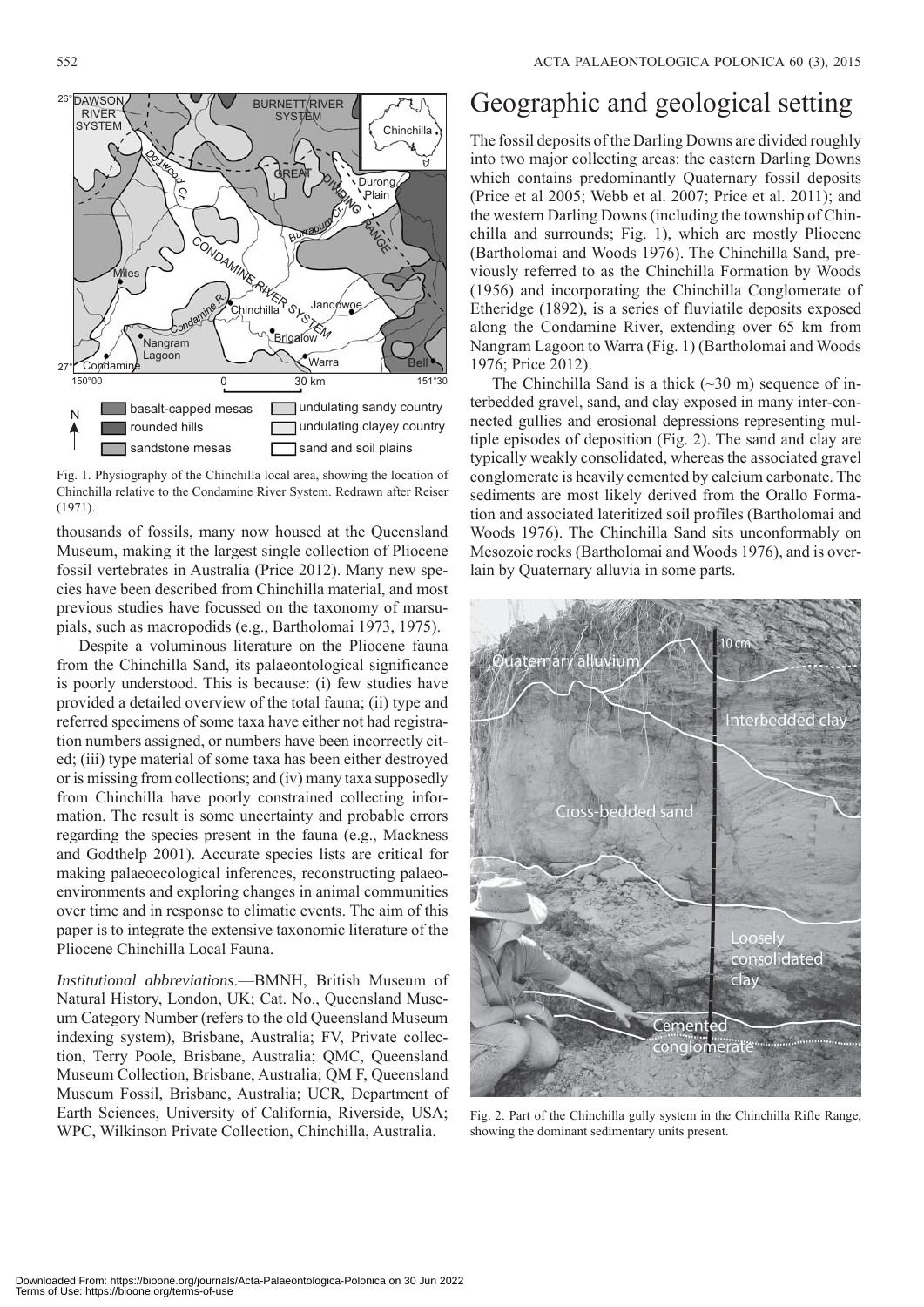Vertebrate fossils from the Chinchilla Sand are typically referred to as belonging to the Chinchilla Local Fauna (Archer and Bartholomai 1978), although this likely time-averages several faunal components. Specific provenance data is missing for most specimens recovered from the Chinchilla region. Where specific locality information is available, this is provided. Where it is not, we have simply listed the specimens as coming from "Chinchilla", which encompasses the area illustrated in Fig. 1. The Chinchilla Sand has not been directly dated, but the faunal composition is similar to that of the Kanunka and Toolapinna Local Faunas of the Tirari Formation (Tedford et al. 1992), Lake Eyre Basin, central Australia. Combined lithostratigraphic, biostratigraphic and palaeomagnetic analyses suggest that these faunas occur close to the Gilbert-Gauss Boundary (Tedford et al. 1992), at approximately 3.6 Ma (Piacenzian-Zanclean boundary; Ogg 2012). The paleoenvironment of Chinchilla during the period of fossil deposition included tropical forests, wetlands, and grasslands (Montanari et al. 2013).

Associated with the vertebrate fauna are fossil plants of putative Tertiary age. Silicified woods, including *Mesembrioxylon fusiforme* and *M. fluviale*, were described from the Condamine River, west of Fairymeadow, Chinchilla (Sahni and Dunstan 1920). In a foreword of their paper, Sahni and Dunstan (1920) noted that while the silicified wood occurred with the vertebrates, it might have been derived from the underlying Jurassic sediments. The silicified wood has been referred to the form-genus *Mesembrioxylon*, which is recorded from both Mesozoic and Tertiary sediments. Rigby (1995) also recorded a silicified *Cocos nucifera* fruit from the Pliocene sediments at Chinchilla, but Conran and Rozefelds (2003) queried this identification, noting that as the specimen had not been sectioned its affinities were unsubstantiated. They also similarly noted, as Sahni and Dunstan (1920) had much earlier, the likelihood that the silicified material was reworked from Jurassic or older sediments, which makes the identification of the fruit as a palm highly unlikely. Fragments of non-silicified, calcium carbonate-indurated wood occur with the vertebrate material and are possibly Pliocene in age (Andrew Rozefelds, personal observation 2013). The Chinchilla plants are probably irrelevant in understanding the palaeoecology of the Chinchilla Sand if the material is reworked from older sediments (Andrew Rozefelds, personal communication 2013).

## Methods

We have attempted to identify every taxon that has been published from the Pliocene Chinchilla Sand, with the exception of those mentioned only in conference abstracts. We provide an abbreviated systematic palaeontology to the lowest taxonomic levels possible; a list of representative registered specimens for each taxon (where possible); the published authority of each taxon's record; illustrations of representative fossil material as assigned to each taxon (where possible); and brief but pertinent taxonomic, systematic and/or literary remarks for each taxon. Although every effort was made to locate every taxon published from Chinchilla, some specimens are missing from collections. This is noted. Provenance of specimens was judged on the basis of collection notes, museum registers, and the publications in which the specimens were described. Informal localities are listed in quotation marks. Most fossils recovered since the 1960s have been collected in the gully systems of the Chinchilla Rifle Range and surrounding areas.

## Systematic palaeontology

Class Sarcopterygii Romer, 1955 Subclass Dipnoi Müller, 1845 Family Ceratodontidae Gill, 1873 Genus *Metaceratodus* Chapman, 1914 *Type species*: *Metaceratodus wollastoni* Chapman, 1914, Lightning Ridge, New South Wales, Early Cretaceous.

### *Metaceratodus palmeri* (Krefft, 1874)

### Fig. 3A.

*Material*.—QM F10537 (upper tooth plate) and QM F10540 (upper jaw) from unspecified locality near Chinchilla, Australia, Pliocene; QM F6564 (upper jaw) from the property adjacent to the Chinchilla Rifle Range, Australia, on the eastern fence in gully paralleling the Middle Gully, Pliocene.

*Remarks*.—The extant lungfish *Neoceratodus forsteri* was described by Krefft (1870). Later, Krefft (1874: 293) acknowledged receipt of the cast of an extinct species of lungfish found "in the alluvial deposits of the Darling Downs district of Queensland", but without additional locality information. According to the note, Krefft had named the species *Ceratodus palmeri*, after the then Colonial Secretary of Queensland;



Fig. 3. Lungfish toothplates from unspecified locality near Chinchilla, Australia, Pliocene. **A**. *Metaceratodus palmeri* (Krefft, 1874), QM F10537. **B**. *Neoceratodus forsteri* (Krefft, 1870), QM F56224. Scale bars 10 mm.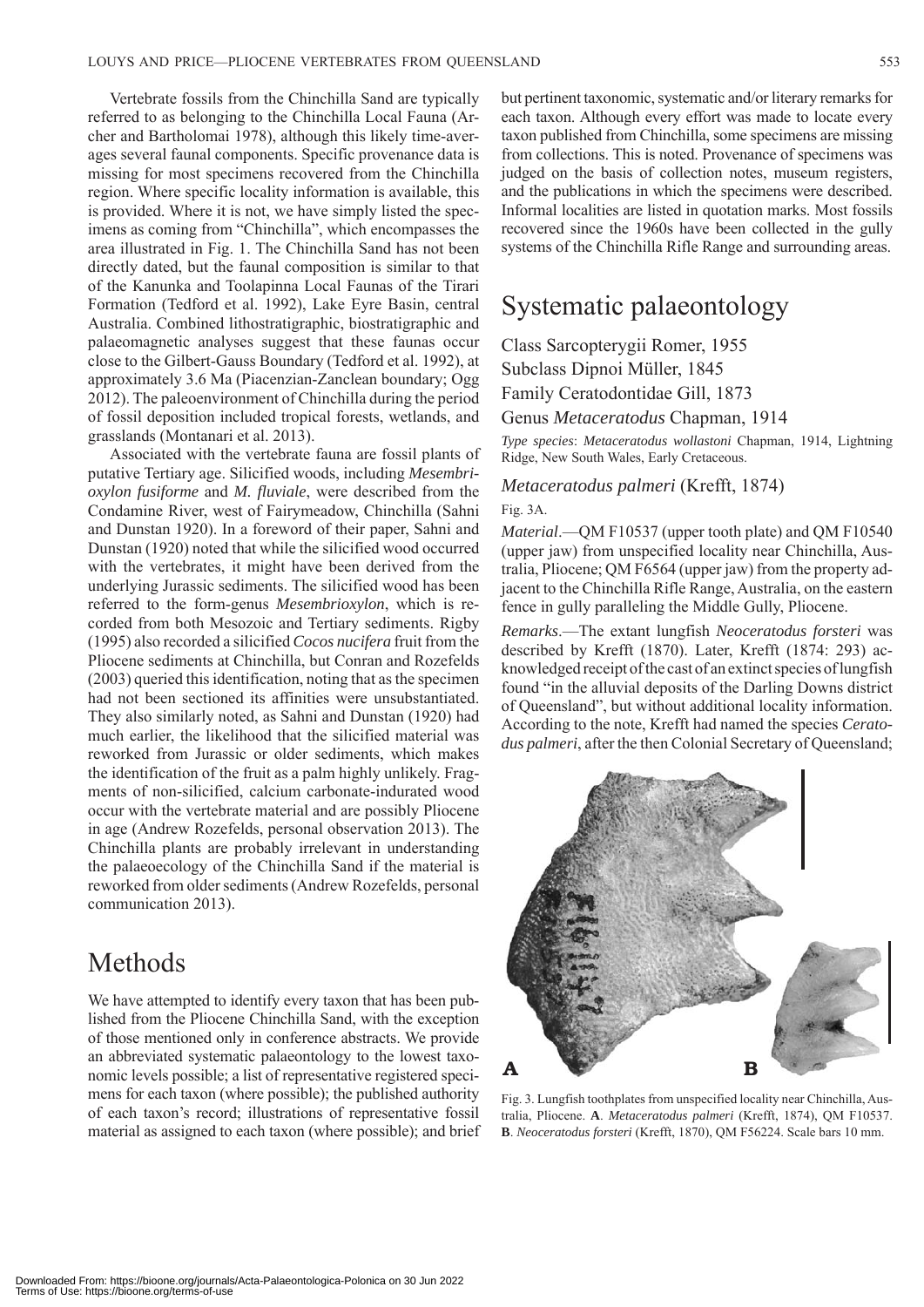however, according to de Vis (1884), Krefft did not publish a formal description of the taxon. Further, de Vis (1884) suggested that the range of variation exhibited by *N. forsteri*  was sufficient to account for the differences between this species and *Metaceratodus* (then still *Ceratodus*) *palmeri*, and synonymised both taxa. He also provided information on the provenance of additional specimens attributable to *M. palmeri*, including Krefft's (1874) holotype, stating that they came from the "Chinchilla conglomerate" (= Chinchilla Sand). *Metaceratodus palmeri* was subsequently mentioned by Turner (1982) and Lees (1986), in their reviews on fossil fish held in the Queensland Museum, Brisbane, Australia (QM). Kemp and Molnar (1981), as part of a study on lungfish from Lightning Ridge, New South Wales, re-examined the synonymy of *N. forsteri* and *M. palmeri*, and concluded that they were, in fact, distinct species. That taxonomy was later followed in Kemp's (1991) subsequent review of Australian lungfish. Kemp (1997b) later reassigned the original Chinchilla fossil lungfish to the genus *Metaceratodus*, including referral of QM F10537 as a cast of the holotype of *Metaceratodus palmeri* (BMNH 45868)*.* However QM F10537 (Fig. 3A) is not a cast; as such, the reason for its designation as a copy of the holotype is unclear.

*Stratigraphic and geographic range*.—Pliocene to Pleistocene; eastern mainland Australia.

### Family Neoceratodontidae Miles, 1977

Genus *Neoceratodus* de Castelnau, 1876

*Type species*: *Neoceratodus forsteri* (Krefft, 1870), Burnett River, Queensland, Recent.

*Neoceratodus forsteri* (Krefft, 1870)

Fig. 3B.

*Material*.—QM F10539 (three toothplates) from Chinchilla, Australia, Pliocene; QM F56224 (toothplate) from Chinchilla Rifle Range, Australia, Pliocene.

*Remarks*.—Two fossil lungfish specimens (FV O355 and FV O616) from Chinchilla were assigned to *Neoceratodus forsteri* by Kemp (1997a). Unfortunately, both specimens are from the private collection of Terry Poole, and thus not easily accessible. Three toothplates, registered together as QM F10539, (originally described as *M. palmeri*) are referable to *N. forsteri*.

*Stratigraphic and geographic range*.—Cretaceous to Recent; eastern mainland Australia.

### Class Reptilia Laurenti, 1768

Order Testudines Linneaus, 1758

Family Trionychidae Fitzinger, 1826

Trionychidae gen. et sp. indet.

### Fig. 4D.

*Material*.—QM F9037 (carapace fragment) from Fairymeadow near Chinchilla, Australia, probably Pliocene.

*Remarks*.—De Vis (1894b) described seven carapace fragments of a single individual (QM F1101) as *Trionyx australiensis* from the Darling Downs, possibly from the Chinchilla Sand. However, in the absence of locality data, the preservation led Alan Bartholomai (Gaffney and Bartholomai 1979) to suggest that they may have instead come from Tara Creek, Queensland. Gaffney and Bartholomai (1979) concluded that *T. australiensis* was only known from small carapace fragments and referred the taxon to Trionychidae indeterminate. They later described a specimen referred to Trionychidae sp. indet. from the "Southwest of Chinchilla", and hence presumably from the Chinchilla Sand. That specimen was also listed in Gaffney's (1981) review of Australian turtles. Molnar (1982a) in his review of the reptile fossil material of Queensland lists only *Emydura* sp. as definitively from the Chinchilla Sand, although he also refers the Trionychidae sp. indet. as coming from Fairymeadow near Chinchilla.

### Family Chelidae Gray, 1831

Genus *Emydura* Bonaparte, 1836

*Type species*: *Emydura macquarrii* (Gray, 1830), Maquarie River, New South Wales, Recent.

### *Emydura* sp.

Fig. 4E.

*Material*.—QM F7035 (anterior half of carapace) and QM F7034 (anterior half of plastron) from Middle Gully of Chinchilla Rifle Range, Australia, Pliocene; QM F9038 (symphyseal region) and QM F9039 (left dentary) likely from Chinchilla, Australia, Pliocene.

*Remarks*.—Gaffney (1981) described QM F7034 from Middle Gully, near the type section of the Chinchilla Sand, QM F7035 from Chinchilla Sand, while QM F9038 and F9039 are also presumed to be from Chinchilla Sand based on preservation (Alan Bartholomai, personal communication to Gaffney 1981).

### Order Crocodylia Owen, 1842

Family Crocodylidae Cuvier, 1807

Genus *Pallimnarchus* de Vis, 1886

*Type species*: *Pallimnarchus pollens* de Vis, 1886, type locality and age unknown.

### *Pallimnarchus pollens* de Vis, 1886

### Fig. 4F.

*Material*.—QM F11612 (symphyseal portion of dentary) from "Sand Scree locality, 4'6" from top of bank of Condamine River", Chinchilla, Australia, Pliocene; QM F1154 (premaxilla) and QM F1166 (quadrate) from Chinchilla, Australia, Pliocene; QM F30583 (femur) from north bank of the Condamine River, Chinchilla Rifle Range, Australia, Pliocene.

*Remarks*.—De Vis (1886) described crocodilian material from the "Condamine drift" to which he assigned the name *Pal-*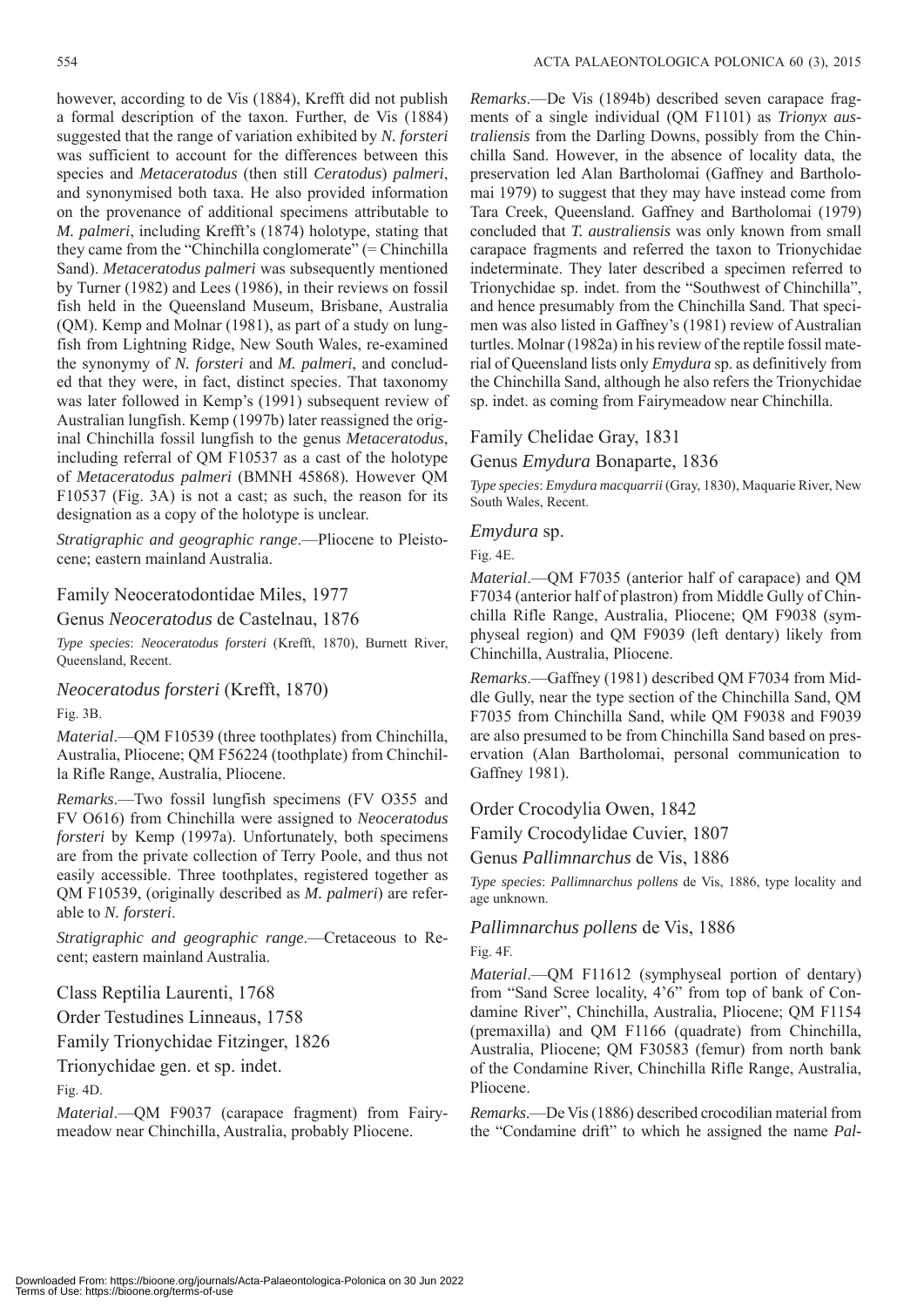

Fig. 4. Reptiles from Chinchilla Sand, Australia, Pliocene. A. ?Reptilia, QM F56197, Chinchilla Rifle Range, unidentified fragments (A<sub>1</sub>-A<sub>3</sub>), showing the WPC registration numbers of Agamidae sp. indet. cited by Hutchinson and Mackness (2002). **B**. *Varanus* sp. QM F56189, "Wilkinson's Quarry" Chinchilla Rifle Range, dorsal vertebra. **C**. *Quinkana* sp., QM F10204, Chinchilla Rifle Range, isolated tooth. **D**. Trionychidae sp. indet. QM F9037, Fairymeadow, carapace fragment. **E**. *Emydura* sp., QM F7035, Middle Gully, Chinchilla Rifle Range, anterior half of carapace. **F**. *Pallimnarchus pollens*  de Vis, 1886, QM F11612, "Sand Scree locality, 4'6" from top of bank of Condamine River", symphyseal portion of dentary. **G**. *Varanus komodoensis*  Ouwens, 1912, QM F874, unspecified locality near Chinchilla, right maxilla. Scale bars 20 mm.

*limnarchus pollens.* Molnar (1982b: 658) states that "De Vis did not designate a type specimen for *Pallemnarchus* [sic!] *pollens*, but described together material from four (possibly five) individuals of at least two, probably three, different taxa. De Vis' intention with regard to the type material cannot be deduced from the labels or the register entries, as the former treat all the specimens described by de Vis (1886), with the exception of the maxillary piece, as syntypes, while the register designates QM F1149 (two articulated dentaries) as the type. The maxillary piece figured by de Vis (1886: pl. 10) was not recognised in the collections." Molnar (1982b) formalised the species *Pallimnarchus pollens* by designating a symphyseal portion of the dentary as the lectotype (QM F1149), noting that while the type locality was unknown, it was probably from the Darling Downs. He did refer several Chinchilla specimens (including QM F11612, F1154, and F1166) to this species. Willis and Molnar's (1999) revision of this genus does not change that. Subsequently, Mackness et al. (2010) added an additional pathological specimen (QM F30583) to the hypodigm (a femur showing fracture and puncture wounds).

*Stratigraphic and geographic range*.—Pliocene to Pleistocene; central and eastern mainland Australia.

### Genus *Quinkana* Molnar, 1981

*Type species*: *Quinkana fortirostrum* Molnar, 1981, Tea Tree Cave near Chillagoe, Queensland, Pleistocene.

### *Quinkana* sp.

Fig. 4B.

*Material*.—QM F10204 (tooth) and QM F10205 (tooth) from Chinchilla Rifle Range, Australia, Pliocene; QM F1152 (jugal) from Chinchilla, Australia, Pliocene.

*Remarks*.—Molnar (1981) refers to two isolated teeth and a jugal from a ziphodont crocodile from the Chinchilla Sand. He considered them to be referrable to *Quinkana*.

Order Squamata Oppel, 1811

Family Agamidae Hardwicke and Gray, 1827

Agamidae gen. et sp. indet.

Fig. 4A.

*Material*.—QM F56197, unidentified fragments from Chinchilla Rifle Range, Australia, Pliocene.

*Remarks.*—Specimens supposed to represent agamids by Hutchinson and Mackness (2002) previously held in a pri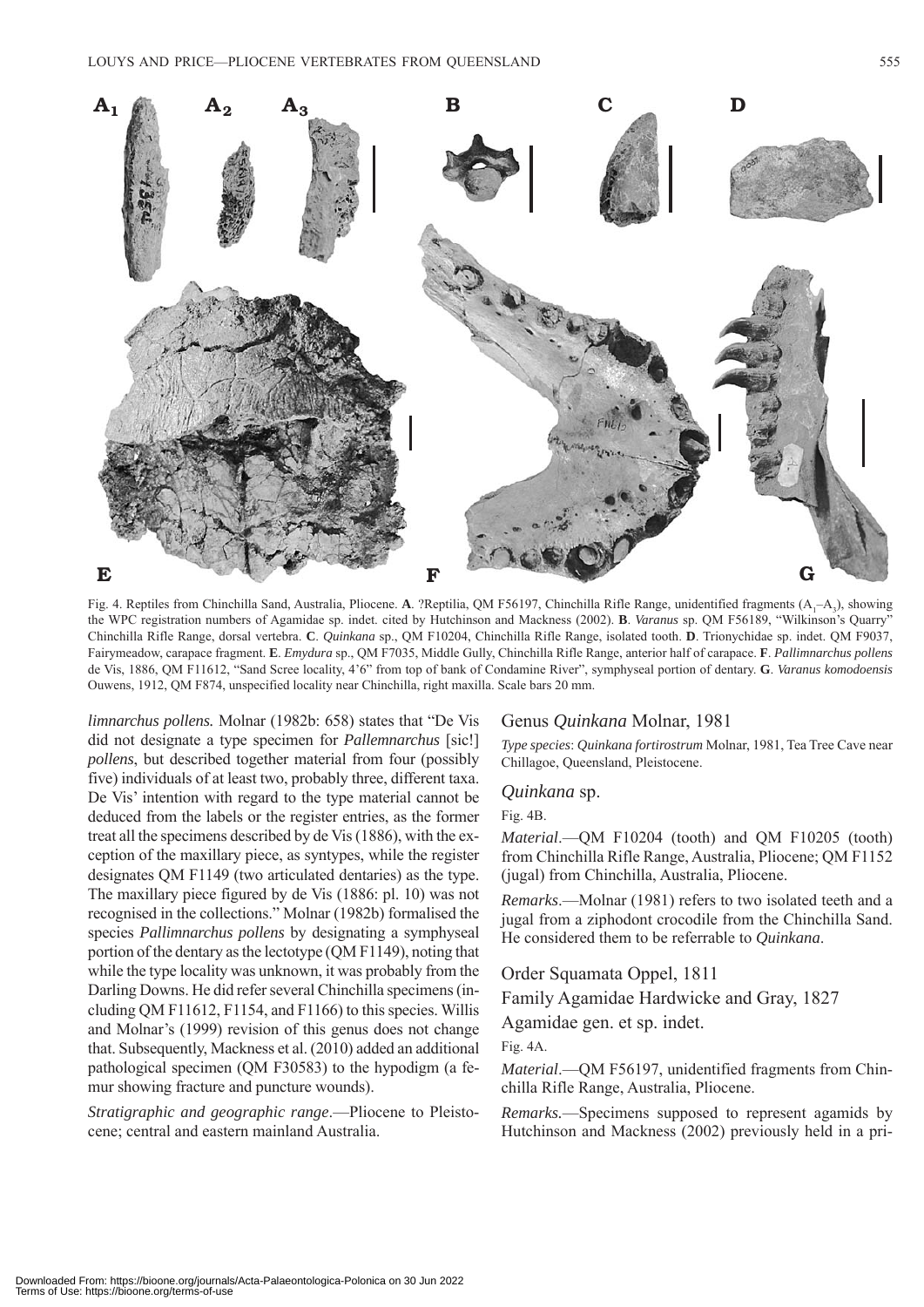vate collection (WPC) were accessioned into the collections of the QM (see SOM: Table 1, Supplementary Online Material available at http://app.pan.pl/SOM/app60-Louys\_Price\_ [SOM.pdf\). However the specimen referred to the Agamidae](http://app.pan.pl/SOM/app60-Louys_Price_SOM.pdf)  by Hutchinson and Mackness (2002; WPC1354) does not correspond with the specimen of that number donated to the QM by the collectors (Ces and Doris Wilkinson, WPC). The specimen in question (now registered as QM F56197; Fig. 4A) is a damaged and poorly preserved fossil in three pieces which can at best be referred to indeterminate ?Reptilia. A similar error most likely explains the incorrect assignment of several specimens referred to as ?*Megalania* by Hutchinson and Mackness (2002), which are clearly not squamates (see below).

### Family Gekkonidae Gray, 1825

### Genus *Diplodactylus* Gray, 1832

*Type species*: *Diplodactylus vittatus* Gray, 1832, Australia, Recent.

### *Diplodactylus* sp. cf. *Diplodactylus steindachneri*  Boulenger, 1885

*Material*.—QM F30573 (right maxilla), QM F30574 (left parietal), and QM F30572 (partial right mandible) from "Wilkinson's Quarry", Chinchilla Rifle Range, Australia, Pliocene (Hutchinson and Mackness 2002).

*Remarks.*—Specimens were recovered from synonymous locations "Wilkinson's Quarry" or "Quarry Site" (Hutchinson and Mackness 2002). Those authors suggest that the specimens are the remains from a single individual.

### Family Scincidae Gray, 1825

### Genus *Cyclodomorphus* Fitzinger, 1843

*Type species*: *Cyclodomorphus casuarinae* (Duméril and Bibron, 1839), Australia, Recent.

### cf. *Cyclodomorphus* sp.

*Material*.—QM F30568 (partial dentary) from "Wilkinson's Quarry", Chinchilla Rifle Range, Australia, Pliocene (Hutchinson and Mackness 2002).

### Genus *Tiliqua* Gray, 1825

*Type species*: *Tiliqua scincoides* (White, 1790), Australia, Recent.

*Tiliqua wilkinsonorum* Hutchinson and Mackness, 2002

*Material*.—QM F30567 (holotype, right dentary) from "Wilkinson's Quarry", Chinchilla Rifle Range, Australia, Pliocene (Hutchinson and Mackness 2002).

*Remarks*.—While having been assigned a QM specimen number, the specimen has never been received by the museum.

*Stratigraphic and geographic range*.—Pliocene; eastern Australia.

Family Varanidae Merrem, 1820 Genus *Varanus* Merrem, 1820

*Type species*: *Varanus varius* (White, 1790), Australia, Recent.

### *Varanus komodoensis* Ouwens, 1912

### Fig. 4G.

*Material*.—QM F874 (right maxilla), QM F42105 (partial right maxilla), QM F870 (partial left dentary), QM F871 (partial left dentary), QM F42156 (quadrate), QM F866 (scapulacoracoid), QM F53954 (partial left humerus), and QM F53955 (partial right humerus) from Chinchilla, Australia, Pliocene; QM F25392 supraorbital) from "Wilkinson's Dig, near Graham's Gully", Chinchilla Rifle Range, Australia, Pliocene.

*Remarks*.—De Vis (1889b) erected the species *Varanus dirus* on the basis of a single tooth from King Creek, Darling Downs. He later assigned the first lizard material described from Chinchilla, a partial maxilla (QM F874) to that species (de Vis 1900), a referral that was later confirmed by Feférváry (1918). Hecht (1975), in his review of *Megalania*, subsumed *Varanus dirus* into *Megalania prisca*; however, he could not confidently refer de Vis's maxillary fragment to either *Megalania* or *Varanus komodoensis*. He also referred four vertebrae from Chinchilla (QM C20 and C106) to *Megalania* sp. (Molnar 1982a; Lees 1986). Several additional varanid specimens were assigned to ?*Megalania* sp. and *Varanus* sp. by Hutchinson and Mackness (2002). Those specimens were then part of a private collection (WPC); however, ten of the twelve specimens were later donated to the QM [and have been assigned registration numbers \(SOM: Table](http://app.pan.pl/SOM/app60-Louys_Price_SOM.pdf) 1). Of those, four are clearly not varanid, (SOM: Table 1) and this is probably due to either numbers being incorrectly quoted or the result of typographical errors (see comments for Agamidae gen. et sp. indet.). The six specimens that are varanid (QM F56191–F56196) are comparable with *Varanus komodoensis* and are here assigned to that species. Hocknull et al. (2009) referred several QM specimens from Chinchilla, including de Vis's (1900) maxillary fragment and several previously unidentified specimens, to *Varanus komodoensis*.

*Stratigraphic and geographic range*.—Pliocene to Recent; eastern Australia (fossil only) and Indonesia.

### *Varanus* sp.

Fig. 4D.

*Material*.—QM F56189 (dorsal vertebra) and QM F56190 (dorsal vertebra) from "Wilkinson's Quarry", Chinchilla Rifle Range, Australia, Pliocene.

*Remarks*.—Both specimens were referred to *Varanus* sp. by Hutchinson and Mackness (2002) under WPC numbers (see [SOM: Table 1\).](http://app.pan.pl/SOM/app60-Louys_Price_SOM.pdf)

### Family Madtsoiidae Hoffstetter, 1961

Genus *Yurlunggur* Scanlon, 1992

*Type species*: *Yurlunggur camfieldensis* Scanlon, 1992, north central Northern Territory, middle Miocene.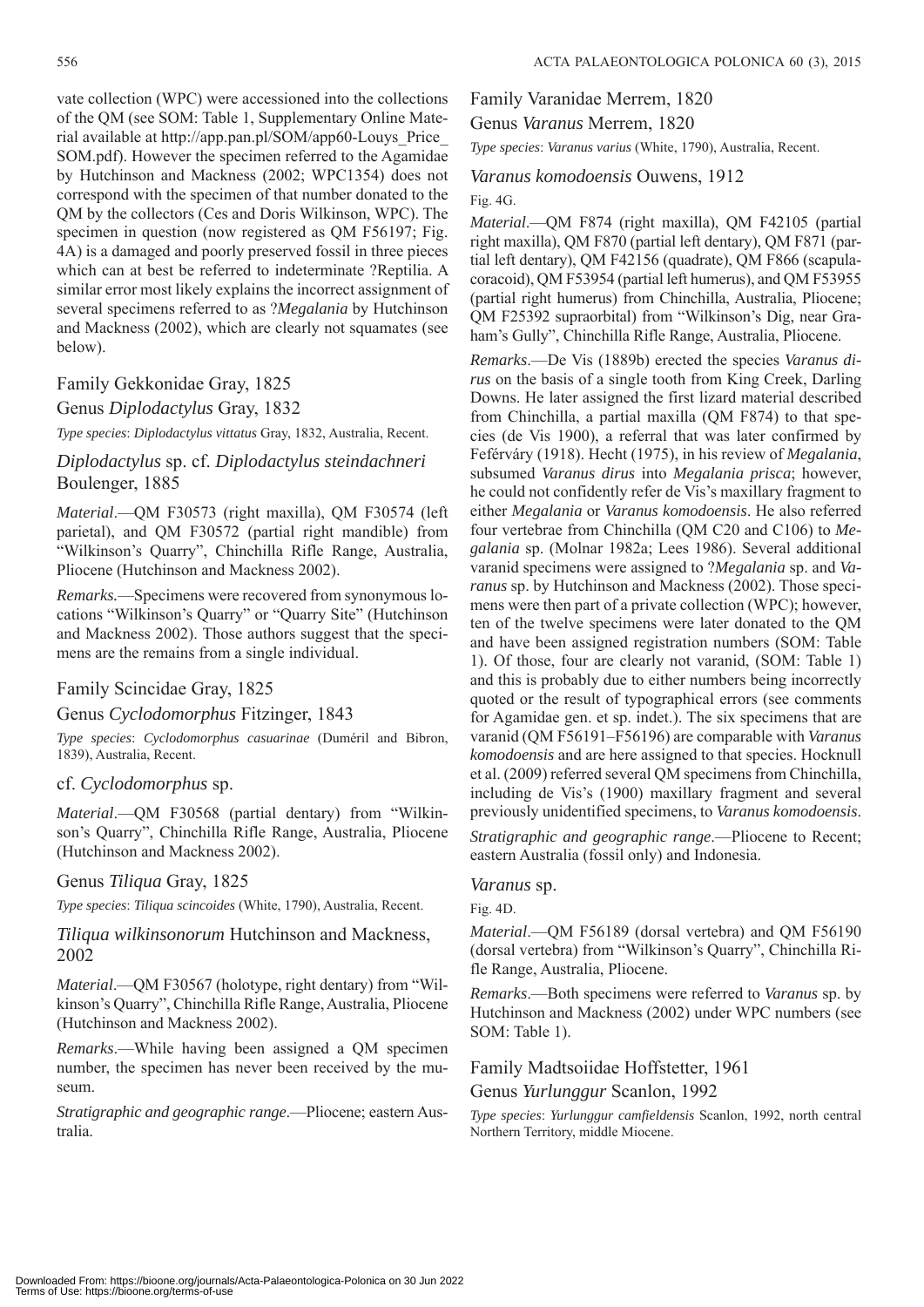### *Yurlunggur* sp.

*Material*.—QM F30560 (cast of a vertebra) from Chinchilla Rifle Range, Australia, Pliocene.

*Remarks.*—Mackness and Scanlon (1999) referred the first snake fossil described from the Chinchilla Sand to *Yurlunggur* sp. While assigned a QM number, the specimen has never been received by the museum.

Class Aves Linneaus, 1758 Order Casuariiformes Sclater, 1880 Family Casuariidae Kaup, 1847 Genus *Dromaius* Vieillot, 1816

*Type species*: *Dromaius novaehollandiae* (Latham, 1790), Syndey, New South Wales, Recent.

*Dromaius novaehollandiae* (Latham, 1790)

Fig. 5K.

*Material*.—QM F56203 (third trochlea of the tarsometatarsus) likely from Chinchilla, Australia, Pliocene.

*Remarks.*—De Vis (1892: 446) described several specimens (QM F1121, QM F56202 [originally QM F1143, in part], QM F56204 [originally QM F1143, in part] and a "calcaneal region of another metatarse" [specimen missing] which he referred to *Dromaius patricius.* De Vis (1892) also erected a new species of emu, *D. gracileps* (QM F1142) and kiwi, *Metapteryx bifrons* (QM F1135). All three species were synonymised with the modern emu *D. novaehollandiae* by Patterson and Rich (1987). These authors described an additional specimen, also originally numbered QM F1143—a third trochlea of the tarsometatarsus (QM F56203)—and assigned it to *D. novaehollandiae*. Confusingly, three *D. novaehollandiae* specimens were registered, in addition to a specimen referred to *Leipoa* (*Progura*) *gallinacea*, as QM F1143. In order to avoid further confusion, all the *D. novaehollandiae* specimens have now been assigned new, individual QM F numbers (QM F56202–F56204).

De Vis (1892) did not give a location for any of these specimens, but it is likely that all his specimens came from Chinchilla, following Olson's (1975) inference regarding the origin of the specimens described by de Vis (1888c) (see Remarks for *Gallinula morterii*). It is unclear why Patterson and Rich (1987) only identified one of the original QM F1143 specimens (the third trochlea of the tarsometatarsus, QM F56203) as coming from Chinchilla, the other two being ascribed to the eastern Darling Downs. That designation is reflected on both specimen labels, and yet the QM registry book records all four specimens originally registered as QM F1143 as coming from the "Darling Downs". We accept a "Darling Downs" provenance (inclusive of both the Pleistocene eastern Darling Downs and the Pliocene western Darling Downs), although we consider it likely that all four specimens (three *D. novaehollandiae* and one *L. gallinacea*) originally registered as QM F1143, are from Chinchilla.

Finally, it does not appear that de Vis (1892) mentioned the third trochlea of the tarsometatarsus (QM F56203) described by Patterson and Rich (1987); however, de Vis probably recorded this specimen as a "calcaneal region of another metatarse" (de Vis 1892: 446). If correct, this would: (i) explain why all three QM F1143 emu specimens were given the same registration number; (ii) account for the missing "calcaneal region" specimen; and (iii) resolve the disparity in locations recorded for the different specimens.

*Stratigraphic and geographic range*.—Pliocene to Pleistocene; Australia.

Order Galliformes Temmink, 1820

Family Megapodiidae Lesson, 1831

Genus *Leipoa* Gould, 1840

*Type species*: *Leipoa ocellata* Gould, 1840, Australia, Recent.

*Leipoa gallinacea* (de Vis, 1888)

Fig. 5B.

*Material*.—QM F1132 (partial carpometacarpus) and QM F5558 (partial scapula) from Chinchilla, Australia, Pliocene.

*Remarks*.—These two Chinchilla specimens, one assigned to *Chosornis praeteritus* by de Vis (1889a) and the other to Otididae sp. indet. by de Vis (1888c) were subsequently referred to *Progura gallinancea* by van Tets (1974). *Progura* was subsumed into *Leipoa* by Boles (2008).

*Stratigraphic and geographic range*.—Pliocene to Pleistocene; eastern Australia.

Order Anseriformes (Wagler, 1831)

Family Anatidae (Leach, 1819)

Genus *Biziura* Stephens, 1824

*Type species*: *Biziura lobata* Shaw, 1796, Australia, Recent.

*Biziura lobata* Shaw, 1796

Fig. 5C.

*Material*.—QM F1125 (partial left humerus), QM F1133 (left tarsometatarsus), and QM F7057 (left femur) from Chinchilla, Australia, Pliocene.

*Remarks*.—Olson (1977) referred species formerly assigned to *Dendrocygna validipinnis* and *Biziura exhumata* by de Vis (1888c) to the extant Musk duck, *Biziura lobata*. Olson (1977) noted that one specimen (QM F5551), supposedly from Chinchilla, had a different preservation, and might come from the late Pleistocene Darling Downs deposits.

*Stratigraphic and geographic range*.—Pliocene to Recent; Australia.

Genus *Anas* Linneaus, 1758

*Type species*: *Anas platyrhynchos* Linneaus, 1758, Europe, Recent.

*Anas superciliosa* Gmelin, 1789

Fig. 5D.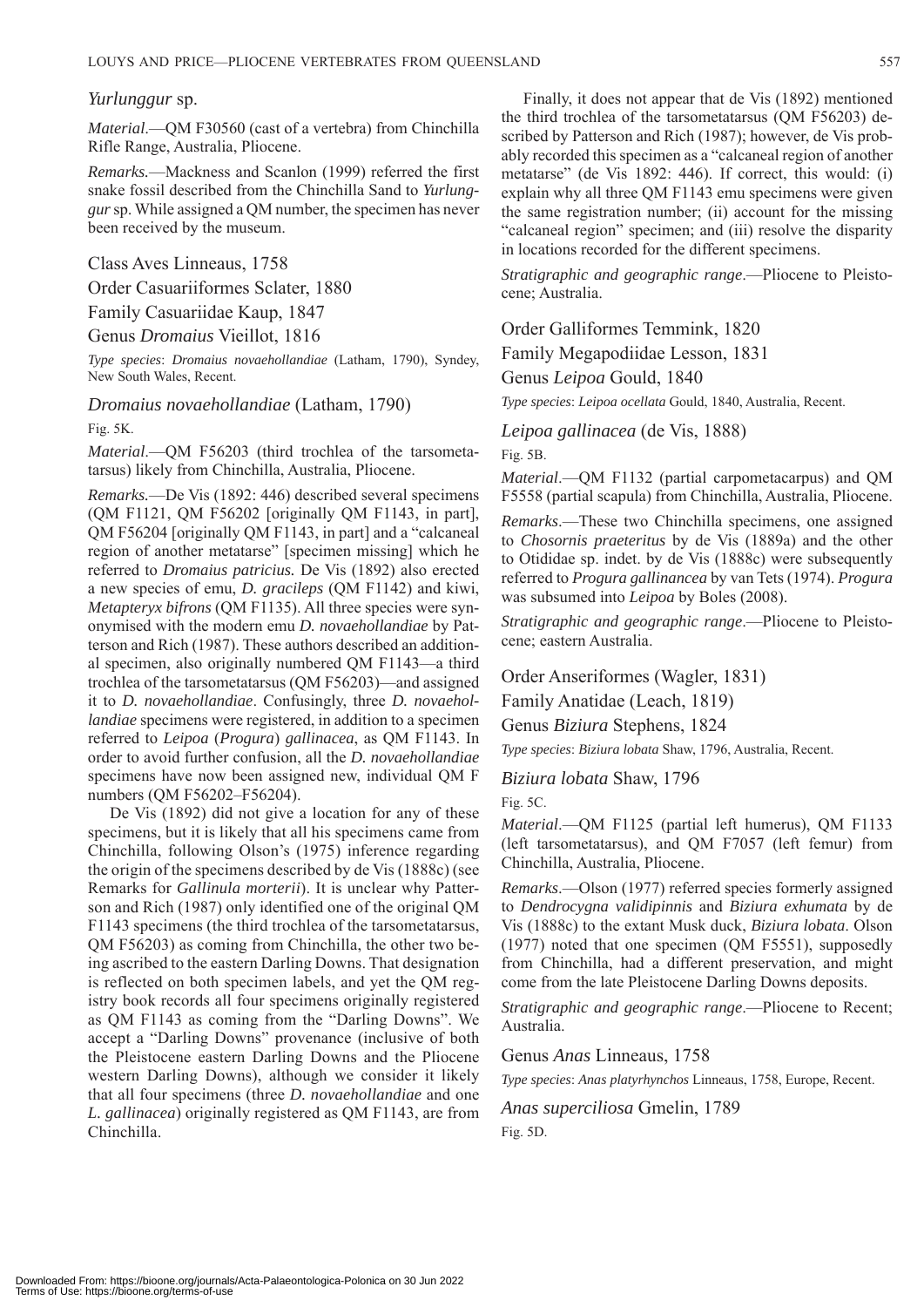*Material*.—QM F1122 (partial right humerus) and QM F5550 (left coracoid) from Chinchilla, Australia, Pliocene.

*Remarks*.—De Vis (1888c) described a new species of duck, *Nyroca robusta*, from Chinchilla. This species was considered by Olson (1977) to be indistinguishable from the living Pacific black duck, *Anas superciliosa*.

*Stratigraphic and geographic range*.—Pliocene to Recent, Australia, New Guinea, New Zealand, Indonesia, Pacific.

Genus *Aythya* Boie, 1822

*Type species*: *Aythya marila* (Linneaus, 1761), Europe, Recent.

*Aythya australis* Eyton, 1838

Fig. 5A.

*Material.*—QM F1123 (left coracoid) and QM F1124 (left tibiotarsus) from Chinchilla, Australia, Pliocene.

*Remarks*.—Olson (1977), continuing his review of de Vis's (1888c) ducks, referred two other Chinchilla species (*Nyroca recluse* and *Anas elapsa*) to the extant White-eyed duck *Aythya australis*.

*Stratigraphic and geographic range*.—Pliocene to Recent; Australia.

Order Phalacrocoraciformes Christidis and Boles, 2008

Family Phalacrocoracidae Reichenbach, 1850

Genus *Microcarbo* Bonaparte, 1856

*Type species*: *Microcarbo pygmaeus* (Pallas, 1773), Europe, Recent.

*Microcarbo melanoleucos* Vieillot, 1817

Fig. 5I.

*Material*.—QM F1130 (right humerus) from Chinchilla, Australia, Pliocene.

*Remarks*.—De Vis (1888c) described a species of Anhingidae on the basis of a specimen from Chinchilla which he called *Plotus parvus*. Miller (1966a) revised that diagnosis and assigned the specimen to *Halietor* (now *Microcarbo*) *melanoleucos*, synonymising *Plotus parvus* with the extant species.

*Stratigraphic and geographic range*.—Pliocene to Recent; Australia, Indonesia, New Guinea, New Zealand, Pacific.

Order Pelecaniformes Sharpe, 1891

Family Pelecanidae Rafinesque, 1815

Genus *Pelecanus* Linneaus, 1758

*Type species*: *Pelecanus onocrotalus* Linneaus, 1758, Europe, Recent.

### *Pelecanus proavus* de Vis, 1892

*Material*.—Unknown missing specimen (described as *Pelicanus* [sic!] *proavus* and illustrated in de Vis (1892: pl. 24: 6a, b), probably from Chinchilla, Australia, Pliocene.

*Remarks*.—De Vis (1892) described a new species of pelican on the basis of two specimens possibly from Chinchilla (see remarks in *Gallinula morterii*). Miller (1966b) reviewed the one remaining specimen available for study (QM F1141), and concluded that it was not referable to Pelecanidae. He compared de Vis's (1892) illustration of the other specimen, the type of *Pelecanus proavus*, with the modern pelican and could find no characters to distinguish them. However, Rich and van Tets (1981) disagreed with that assessment due to the quality of de Vis's (1892) illustrations, and reserved judgement on *P. proavus* until the original specimen is located, a view we support.

*Stratigraphic and geographic range*.—Pliocene; eastern Australia.

Order Ciconiiformes Bonaparte, 1854

Family Ciconiidae Sundevall, 1836

Genus *Ciconia* Brisson, 1760

*Type species*: *Ciconia ciconia* (Linneaus, 1758), Europe, Recent.

*Ciconia nana* (de Vis, 1888)

Fig. 5J.

*Material*.—QM F1131 (lectotype, distal right tibiotarsus) and QM F5514 (paralectotype, proximal right ulna) from the north bank of the Condamine River, 5 km from the town of Chinchilla, Australia, Pliocene.

*Remarks*.—De Vis's (1888c) description of a stork from Chinchilla (*Xenorhynchus nanus*) was reviewed by Boles (2005), who agreed with the specific diagnosis, but assigned the species to the extant genus *Ciconia*. Boles (2005) erected the appropriate lectotypes on the basis of Chinchilla material.

*Stratigraphic and geographic range*.—Pliocene to Pleistocene; central and eastern Australia.

Order Falconiformes Sharpe, 1874

Family Accipitridae Vigors, 1824

Genus *Necrastur* de Vis, 1892

*Type species*: *Necrastur alacer* de Vis, 1892, type locality unknown but probably Chinchilla, Pliocene.

*Necrastur alacer* de Vis, 1892

Fig. 5H.

*Material.*—QM F1136 (proximal right humerus) and QM F5552 (distal right ulna), probably from Chinchilla, Australia, Pliocene.

*Remarks*.—The species was described de Vis (1892), and is therefore of possible Chinchilla provenance (see remarks in *Gallinula morterii*). These two specimens were listed by Rich and van Tets (1982), but as ?*Harpyopsis* and Butonidae. They stated that a revision of the taxon was in preparation at the time, presumably by them. We were unable to locate the material, and until a revision is published, we follow the taxonomy as currently published.

*Stratigraphic and geographic range*.—Pliocene; eastern Australia.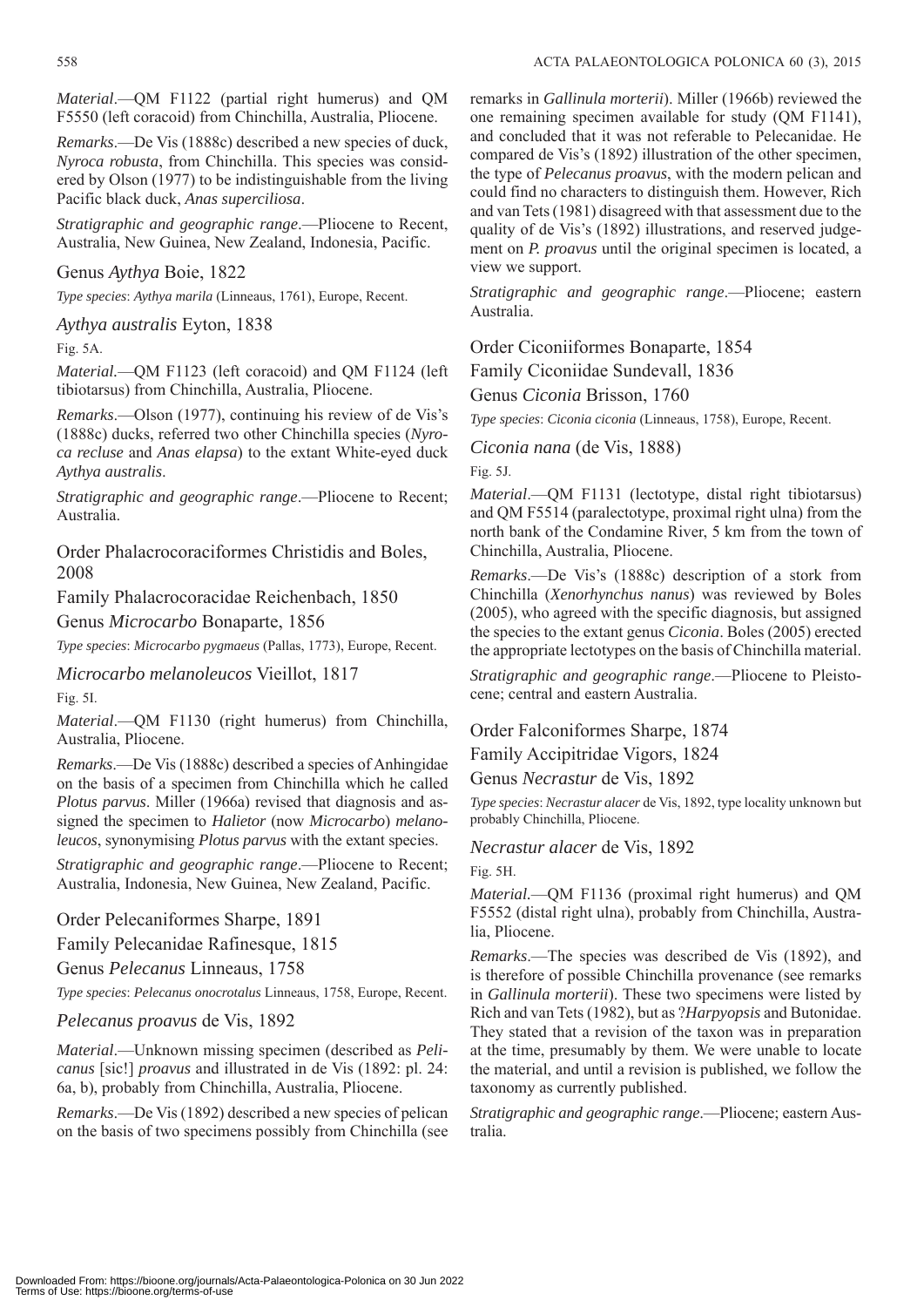

Fig. 5. Birds from unspecified localities near Chinchilla, Australia, Pliocene. **A**. *Aythya australis* Eyton, 1838, QM F1124, left tibiotarsus. **B**. *Leipoa gallinacean* (de Vis, 1888), QM F1132, partial carpometacarpus. **C**. *Biziura lobata* Shaw, 1796, QM F1125, partial left humerus. **D**. *Anas superciliosa* Gmelin, 1789, QM F5550, left coracoid. **E**. *Fulica atra* Linneaus, 1758, QM F1129, proximal right humerus. **F**. *Gallinula morterii* du Bus, 1840, QM F1138, distal right humerus. **G**. Charadriiformes gen. et sp. indet., QM F5543, proximal left femur. **H**. *Necrastur alecer* de Vis, 1892, QM F1136, proximal right humerus. **I**. *Microcarbo melanoleucos* Vieillot, 1817, QM F1130, right humerus. **J**. *Ciconia nana* (de Vis, 1888), QM F1131, distal right tibiotarsus. **K**. *Dromaius novaehollandiae* (Latham, 1790), QM F56203, third trochlea of the tarsometatarsus. Scale bars 10 mm.

### Order Gruiformes Bonaparte, 1854

Family Rallidae Rafinesque, 1815

Genus *Fulica* Linneaus, 1758

*Type species*: *Fulica atra* Linneaus, 1758, Europe, Recent.

*Fulica atra* Linneaus, 1758

Fig. 5E.

*Material*.—QM F1129 (proximal right humerus) from Chinchilla, Australia, Pliocene.

*Remarks*.—Olson (1975) synonymised *Fulica prior*, originally described by de Vis (1888c), with *Fulica atra*.

*Stratigraphic and geographic range*.—Pliocene to Recent; Europe, Asia, Australia, Africa.

### Genus *Gallinula* Brisson, 1760

*Type species*: *Gallinula chloropus* (Linnaeus, 1758), Europe, Recent.

### *Gallinula mortierii* du Bus, 1840

Fig. 5F.

*Material*.—QM F1138 (distal right humerus), QM F1144 (right humerus), QM F1128 (left tarsometatarsus), QM F5554 (tibia), QM F5555 (tibia), QM F1126 (distal right tarsometatarsus), QM F7008 (femur), QM F7007 (femur), QM F7009 (tibia), QM F7029 (proximal tibiotarsus), QM F7030 (distal tibiotarsus), and QM F7058 (partial humerus), all probably from Chinchilla, Australia, Pliocene.

*Remarks*.—Olson (1975) synonymised four species described

by de Vis (1888c), namely *Gallinula strenuipes*, *Gallinula peralata*, *Tribonyx effluxus*, and *Porphyrio mackintoshi* into *Gallinula* (*Tribonyx*) *mortierii*. Olson (1975) also drew attention to the fact that de Vis's (1892) account of fossil birds lacked an introduction, and inferred that it was meant as a continuation of de Vis (1888c). In the introduction, de Vis (1888c: 1277) refers to specimens "yielded by the Darling Downs in the immediate neighbourhood of Chinchilla". It is therefore probable that all the specimens mentioned by de Vis (1892) came from the Chinchilla Sand. QM F7029 and F7030 represent two parts (proximal and distal tibiotarsus, respectively) of the same specimen.

*Stratigraphic and geographic range*.—Pliocene to Recent; Australia.

### Order Charadriiformes Huxley, 1867

Charadriiformes gen. et sp. indet.

Fig. 5G.

*Material*.—QM F5543 (proximal left femur) from Chinchilla, Australia, Pliocene.

*Remarks*.—The specimen referred to *Anas elapsa* by de Vis (1888c) was identified by Olson (1977) as Charadriiformes indeterminate.

Family Charadriidae Leach, 1820 Genus *Vanellus* Brisson, 1760

*Type species*: *Vanellus vanellus* (Linnaeus, 1758), Europe, Recent.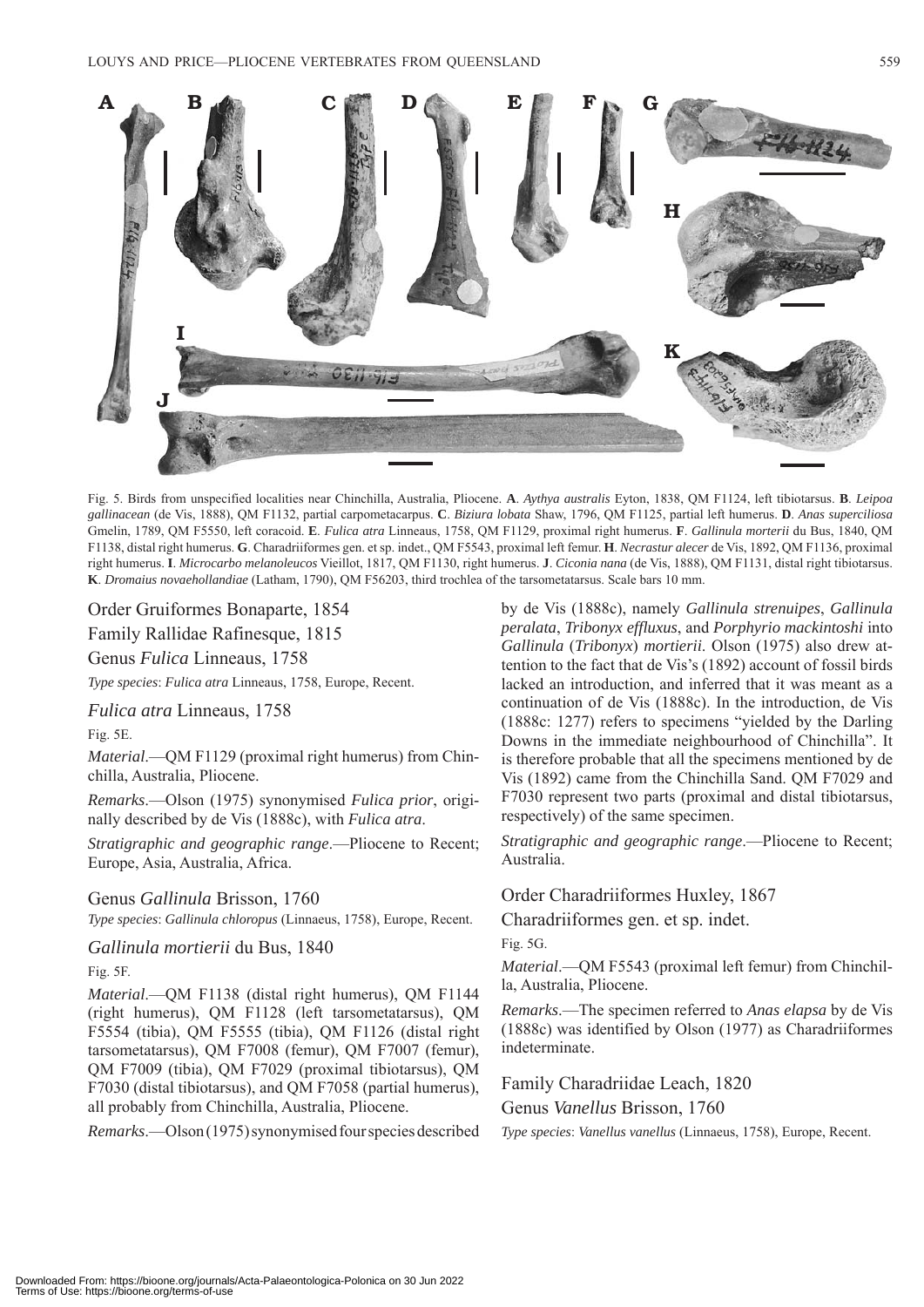### *Vanellus* sp.

*Material*.—None (destroyed).

*Remarks*.—De Vis (1892) described a species of lapwing (*Lobivanellus* sp., now *Vanellus* sp.), but stated in his description that the specimen was destroyed before a full taxonomic assignment could be made. As this specimen was published in de Vis's 1892 treatise, it is possible that it was derived from the Chinchilla Sand (see remarks in *Gallinula morterii*).

Class Mammalia Linneaus, 1758

Infraclass Marsupialia Illiger, 1811

### Order indeterminate

Genus *Archizonurus* de Vis, 1889

*Type species*: *Archizonurus securus* de Vis, 1889, Chinchilla, Pliocene.

*Archizonurus securus* de Vis, 1889

Fig. 6C.

*Material*.—QM F682 (holotype, proximal left scapula fragment) from Chinchilla, Australia, Pliocene.

*Remarks*.—Meston (1895) suggested *Archizonurus securus* could be a possum, whereas Mahoney and Ride (1975) regard this species as Marsupialia incertae sedis. The specimen is clearly from a taxon much larger than a possum (e.g., large-bodied macropodid or wombat-sized individual). We follow the latest taxonomic authority on the species, but nevertheless consider *Archizonurus securus* as a species inquirenda.

*Stratigraphic and geographic range*.—Pliocene; eastern Australia.

### Order Dasyuromorphia Gill, 1872

Family Dasyuridae Goldfuss, 1820

### Genus *Dasyurus* Geoffroy Sainte-Hilaire, 1796

*Type species*: *Dasyurus maculatus* (Kerr, 1792), type locality not given, Recent.

*Dasyurus dunmalli* Bartholomai, 1971

Fig. 7A.

*Material*.—QM F6579 (holotype, left mandibular ramus), QM F6580 (left mandibular ramus), and QM F12682 (dentary fragment) from Chinchilla Rifle Range, Australia, Pliocene; QM F30477 (dentary fragment) from Chinchilla Rifle Range, Pliocene; QM F57539 (= "W3357" and "QM F3357" in Wroe and Mackness 1998, and Wroe and Mackness 2000a, respectively; dentary fragment) from north bank of the Condamine River, Chinchilla Rifle Range, Australia, Pliocene.

*Remarks*.—A species of extinct quoll from Chinchilla, *Dasyurus dunmalli*, was described by Bartholomai (1971). An additional specimen (lower right mandibular fragment) from Chinchilla was later referred to *D. dunmalli* by Wroe and Mackness (2000a), who listed the specimen as QM F3357. However, QM F3357 is actually a specimen of the

diprotodontid, *Euryzygoma dunense*, as registered in the QM catalogue. Confusingly, Wroe and Mackness (1998) had earlier noted the same specimen as "W3357", so part of the Wilkinson Private Collection (i.e., WPC 3357), not the Queensland Museum (i.e., QM F), thus providing an explanation for the inconsistency in the QM registration book. Even more confusingly, the WPC registration book lists the number "3357" as a vertebra, not a jaw, and certainly not *D. dunmalli*. However, the transfer of the number "3357" to the *D. dunmalli* specimen is an error, for the WPC registration book lists specimen "3356" as a jaw fragment of *D. dunmalli*. The description of WPC 3356 in the registration book appears to be consistent with the figured specimen (i.e., "QM F3357") featured in Wroe and Mackness (2000a). To avoid confusion, the specimen is renumbered as QM F57539.

*Stratigraphic and geographic range*.—Pliocene; eastern Australia.

### Genus *Archerium* Wroe and Mackness, 2000

*Type species*: *Archerium chinchillaensis* Wroe and Mackness, 2000, Chinchilla, Pliocene.

*Archerium chinchillaensis* Wroe and Mackness, 2000 Fig. 7E.

*Material*.—QM F39847 (holotype, left maxillary fragment) from Chinchilla Rifle Range, Australia, Pliocene.

*Remarks*.—A new genus and species of dasyurid, *Archerium chinchillaensis*, was erected by Wroe and Mackness (2000b) on the basis of Chinchilla material.

*Stratigraphic and geographic range*.—Pliocene; eastern Australia.

### Family Thylacinidae Bonaparte, 1838

Genus *Thylacinus* Temmink, 1824

*Type species*: *Thylacinus cynocephalus* (Harris, 1808), Tasmania, Recent.

### *Thylacinus cynocephalus* (Harris, 1808)

Fig. 7K.

*Material*.—QM F3741 (right maxillary fragment) and QM F9476 (right mandibular fragment) from Chinchilla Rifle Range, Australia, Pliocene.

*Remarks*.—De Vis (1894a) described two specimens of thylacine from Chinchilla (namely Cat. No. 12,029 = QM F726 in part, and Cat. No.  $12,031 = OM F3744$ ) which he attributed to a new species, *Thylacinus rostralis*. Ride (1964) referred an additional specimen (QM F2159) to that species. *Thylacinus rostralis* was later considered a junior synonym of the modern species *T. cynocephalus* by Dawson (1982). Mackness et al. (2002) reviewed the history and occurrence of *Thylacinus* at Chinchilla, and concluded that QM F726 and Cat. No. 12,026 were not from Chinchilla, but rather from the Darling Downs, on the basis of label information and preservation. However, they did not realise that Cat. No.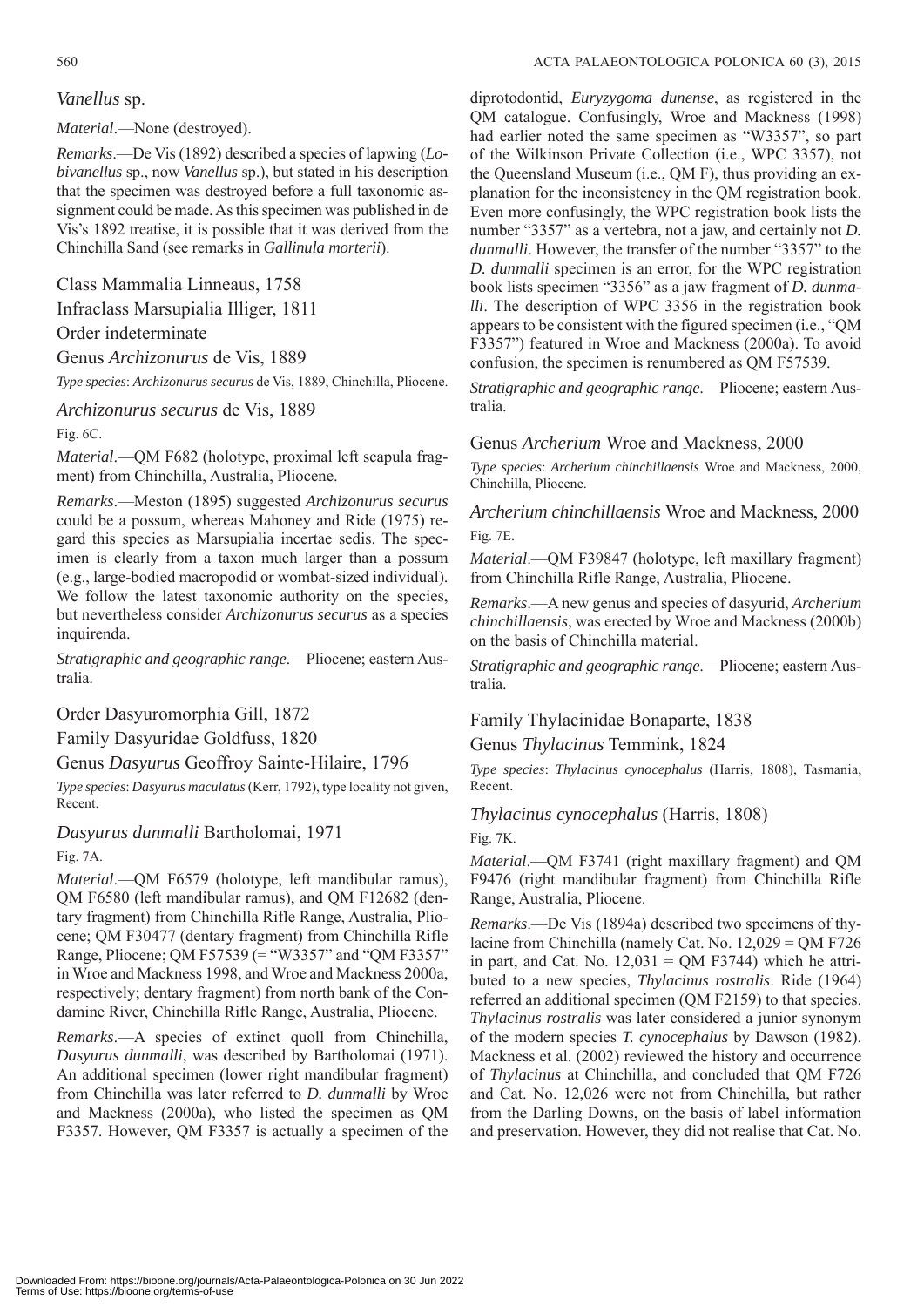

Fig. 6. Mammal species of uncertain taxonomic identity from unspecified localities near Chinchilla, Australia, Pliocene. **A**. *Koalemus ingens* de Vis, 1889, QM F683, partial right fibula. **B**. *Synaptodon aevorum* de Vis, 1888, QM F811, right dentary fragment. **C**. *Archizonurus securus* de Vis, 1889, QM F682, proximal left scapula. **D**. *Phalanger procuscus* (de Vis, 1889), QM F687, right scapula. **E**. *Chronozoon australe* de Vis, 1883, QM F610, calvarium. **F**. *Brachalletes palmeri* de Vis, 1883, QM F3308, right femur. Scale bars 10 mm.

12,026 was also registered as QM F726, and that Cat. No. 12,026 and 12,029 are very likely part of the same specimen. It is worth citing the complete label information attached with QM F726: "Only the anterior portion of this specimen was listed by de Vis (1894[a]) as being in the Museum collections. He claimed that it came from the ?Pliocene Chinchilla Sand at Chinchilla, N.W. Darling Downs. It bears the de Vis number 12029. Preservation indicates it has been derived from the Pleistocene fluviatile deposits [of the eastern Darling Downs]. The posterior portion of the ramus was associated during the early period of Longman's time and I think there will be no hesitation about accepting the association. This portion bears the de Vis number 12026 but was not listed in de Vis' (1894[a]) paper. The numbering indicates that he most certainly had the specimen. Longman noted that the posterior portion was from Pilton, S.E. Darling Downs and registered the specimen as such. Remains of the purchase number are still visible on the posterior portion, and this locality represents a much more likely source for the ramus" (Alan Bartholomai, undated). Mackness et al. (2002) did not discuss the other specimen described by de Vis (QM F3744); its label information indicates that it was recovered from the ?Pliocene Chinchilla Sand. They also suggest that the specimen described by Ride (1964) was not derived from the Chinchilla Sand on the basis of preservation. Mackness et al. (2002) described material from Chinchilla (registered WPC), but suggested that it was only attributable to *Thylacinus* sp. However, two additional specimens in the QM collection, recovered in 1962 and 1977, and identified as *T. rostralis*  (= *T. cynocephalus*) are definitely from Chinchilla.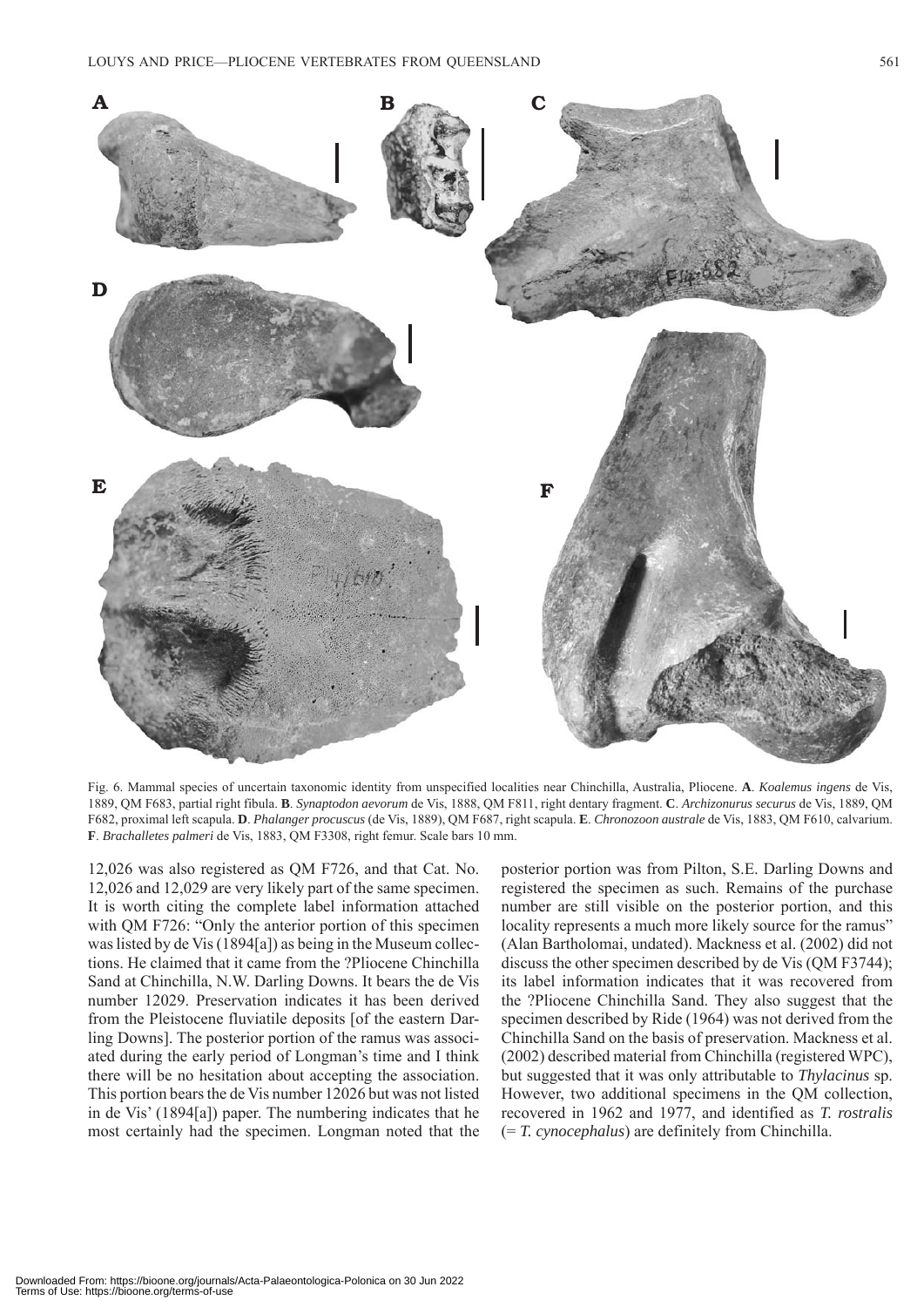*Stratigraphic and geographic range*.— Pliocene–Holocene; mainland Australia and New Guinea (fossil only), and Tasmania.

### Order Peramelemorphia Kirsch, 1968 Family Peramelidae Gray, 1825

Genus *Perameles* Geoffroy, 1804

*Type species*: *Perameles nasuta* Geoffroy, 1804, New South Wales, Recent.

### *Perameles bowensis* Murihead, Dawson, and Archer, 1997

*Material.—*QM F30580 (left M1) and QM F30581 (left dentary), both from "Wilkinson's Quarry", Chinchilla Rifle Range, Australia, Pliocene.

*Remarks.—*Mackness et al. (2000b) described the only known bandicoot from Chinchilla as *Perameles bowensis*, and referred two specimens to the species, QM F30580 and QM F30581. QM F30580 could not be located, and QM F30581 is a specimen of a snake, *Liasis*. Both registration numbers have also inadvertently been assigned to two fossil bat specimens, *Icarops* sp. cf. *I. paradox* and *I. paradox*, respectively, from Miocene deposits of Riversleigh (Hand et al. 2005). An erratum is currently being prepared by Sue Hand (personal communication 2015) to correct the registration discrepancy.

*Stratigraphic and geographic range.—*Pliocene; eastern Australia*.*

Order Diprotodontia Owen, 1866

Suborder Vombatiformes Woodburne, 1984

### Family indeterminate

Genus *Koalemus* de Vis, 1889

*Type species*: *Koalemus ingens* de Vis, 1889, unknown location, but likely Chinchilla, Pliocene.

*Koalemus ingens* de Vis, 1889

Fig. 6A.

*Material.*—QM F683 (partial right fibula), locality uncertain, ?Pliocene.

*Remarks.*—Bartholomai (1968) considered the specimen to be from Chinchilla on the basis of its preservation. Although de Vis (1889c) suggested affinities of the species with the modern koala, Bartholomai (1968) suggested it be referred to Diprotodontidae incertae sedis. We consider *Koalemus ingens* a as species inquirenda.

*Stratigraphic and geographic range*.—Uncertain, possibly Pliocene, eastern Australia.

Family Phascolarctidae Owen, 1839

Phascolarctidae gen. et sp. indet.

Fig. 7C.

*Material*.—QM F52287 (left dentary fragment) from Chinchilla Rifle Range, Australia, Pliocene.

*Remarks*.—This large dentary fragment appears to be morphologically distinct from all other known koala dentaries (Price et al. 2009). However the lack of diagnostic characters on the specimen means it can only be referred to Phascolarctidae gen. et sp. indet.

### Genus *Koobor* Archer, 1977

*Type species*: *Koobor notabilis* (de Vis, 1889), unknown location, but likely Chinchilla, Pliocene.

*Koobor notabilis* (de Vis, 1889)

### Fig. 7B.

*Material*.—QM F691 (holotype, left maxillary fragment) probably from Chinchilla, Australia, Pliocene; QM F8976 (P3) from between "Col's Knob" and "Liz's Hill", Chinchilla Rifle Range, Australia, Pliocene.

*Remarks*.—De Vis (1889c) described a maxillary fragment, probably from Chinchilla (see discussion in Archer 1977), as *Pseudochirus* ?*notabilis*. Archer (1977) re-assigned it to *Koobor*, and referred another specimen (QM F8976) of definite Chinchilla provenance to the species. *Koobor* was assigned to Phascolarctidae by Black et al. (2012a).

*Stratigraphic and geographic range*.—Pliocene; eastern Australia.

### Genus *Phascolarctos* Blainville, 1816

*Type species*: *Phascolarctos cinereus* Blainville, 1816, New South Wales, Recent.

*Phascolarctos* ?*stirtoni* Bartholomai, 1968

Fig. 7D.

*Material*.—QM F52289 (isolated RM1, RM2 or RM3 fragment) from Chinchilla Rifle Range, Australia, Pliocene.

*Remarks.*—Assigned to *Phascolarctos* ?*stirtoni* by Price (2008a) and Price et al. (2009).

Family Diprotodontidae Gill, 1872

Genus *Euowenia* de Vis, 1891

*Type species*: *Euowenia grata* (de Vis, 1887), Chinchilla, Pliocene.

*Euowenia grata* (de Vis, 1887)

Fig. 7J.

*Material*.—QM F519 (holotype, mandible) from north bank of Condamine River, Chinchilla, Australia, Pliocene.

*Remarks*.—*Euowenia* was first named *Owenia*, in honour of Sir Richard Owen, by de Vis (1887, 1888a), but the name was preoccupied, and de Vis (1891a) changed it to *Euowenia.*

*Stratigraphic and geographic range*.—Pliocene–?Pleistocene; central and eastern Australia.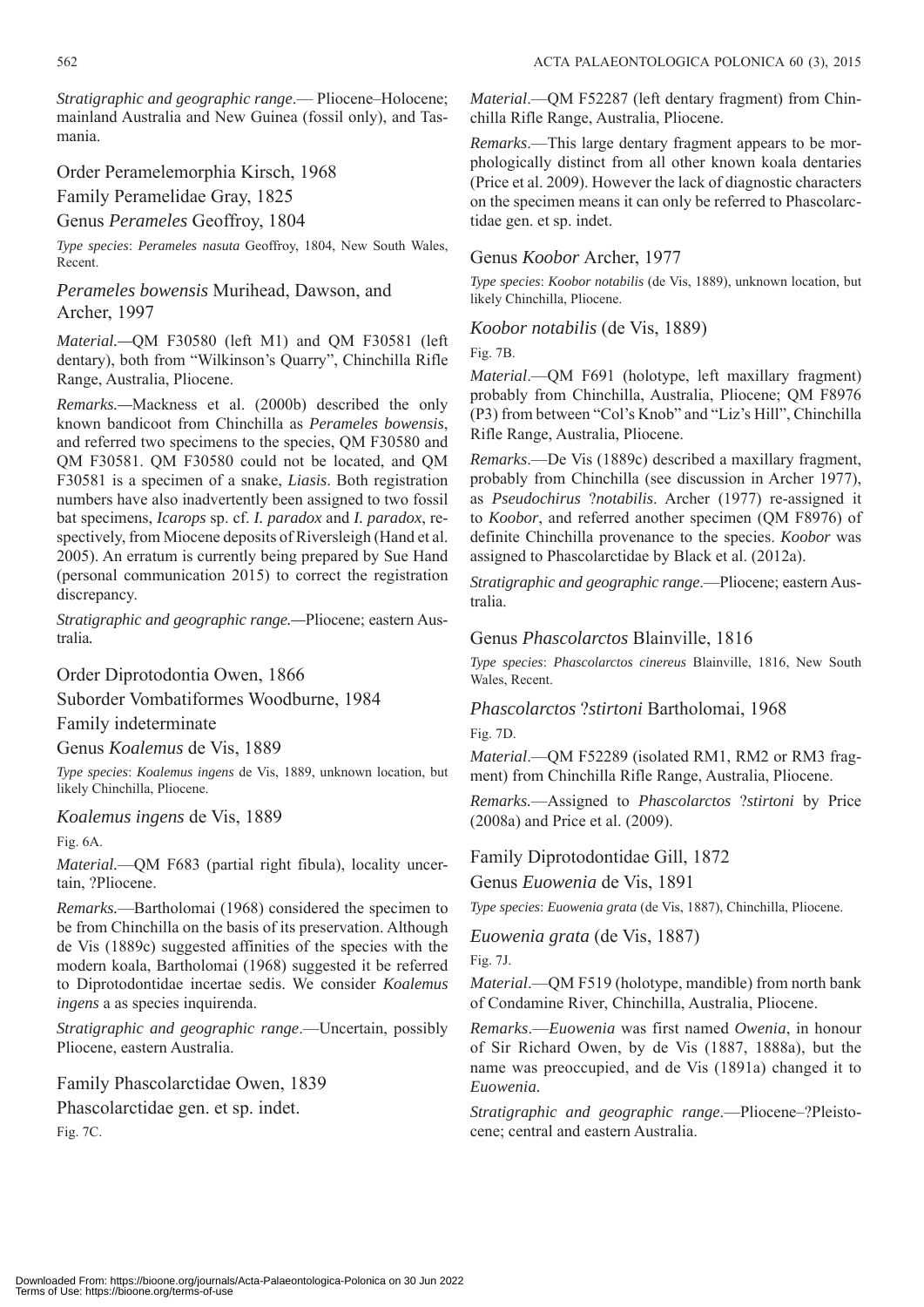

Fig. 7. Non-macropodid marsupials from Chinchilla Sand, Australia, Pliocene. **A**. *Dasyurus dunmalli* Bartholomai, 1971, QM F6579, Chinchilla Rifle Range, left mandibular ramus. **B**. *Koobor notabilis* (de Vis, 1889), QM F691, unspecified locality near Chinchilla, left maxillary fragment. **C**. Phascolarctidae gen. et sp. indet., QM F52287, Chinchilla Rifle Range, left dentary fragment. **D**. *Phascolarctos* ?*stirtoni* Bartholomai, 1968, QM F52289, Chinchilla Rifle Range, isolated RM1, RM2 or RM3 fragment. **E**. *Archerium chinchillaensis* Wroe and Mackness, 2000, QM F39847, Chinchilla Rifle Range, left maxillary fragment. **F**. *Thylacoleo crassidentatus* Bartholomai, 1962, QM F3565, right mandibular ramus. **G**. *Euryzygoma dunense* (de Vis, 1888), QM F376, unspecified locality near Chinchilla, left mandible. **H**. *Vombatus ursinus* (Shaw, 1800), QM F743, unspecified locality near Chinchilla, proximal right tibia. **I**. *Palorchestes parvus* de Vis, 1895, QM F783, unspecified locality near Chinchilla, left mandibular fragment. **J**. *Euowenia grata* (de Vis, 1887), QM F519, north bank of Condamine River, mandible. **K**. *Thylacinus cynocephalus* (Harris, 1808), QM F9476, Chinchilla Rifle Range, right mandibular fragment.

### Genus *Euryzygoma* Longman, 1921

*Type species*: *Euryzygoma dunense* (de Vis, 1888), Chinchilla, Pliocene

*Euryzygoma dunense* (de Vis, 1888)

Fig. 7G.

*Material*.—QM F376 (holotype, left mandible) from Chinchilla, Australia, Pliocene.

*Remarks*.—De Vis (1888b) described *Euryzygoma dunense*  as a species of *Nototherium*. Longman (1921), who had access to more complete cranial material, assigned the species to its own genus, *Euryzygoma*.

*Stratigraphic and geographic range*.—Pliocene; eastern Australia.

### Genus *Zygomaturus* Macleay, 1857

*Type species*: *Zygomaturus trilobus* Macleay, 1858, King Creek, Darling Downs, Queensland, Pliestocene.

### *Zygomaturus* sp.

*Material.*—QM F3829 (upper premolar) from Chinchilla, Australia, Pliocene.

*Remarks*—Archer and Wade (1976) discussed a *Zygomaturus* 

specimen from the Chinchilla Sand, drawing similarities between it and an isolated premolar from the early Pliocene Allingham Formation. The specimen could not be located in the QM collection.

### Family Palorchestidae Tate, 1948 Genus *Palorchestes* Owen, 1873

*Type species*: *Palorchestes azael* Owen, 1873, Victoria, Pleistocene.

### *Palorchestes parvus* de Vis, 1895

Fig. 7I.

*Material*.—QM F783 (lectotype, left mandibular fragment) from Chinchilla, Australia, Pliocene.

*Remarks*.—*Palorchestes parvus* was named by de Vis (1895) on the basis of material from the "Darling Downs". In his review of *Palorchestes*, Woods (1958) suggested that the species was derived solely from specimens from Chinchilla and designated a lectotype for the species. However, it is noted that small-bodied species of *Palorchestes* potentially referable to *P. parvus* do occur in younger, Pleistocene deposits of the Darling Downs (Price and Hocknull 2005). Rich et al. (1991) also listed cf*. Palorchestes* sp. from Chinchilla, but we could find no further reference to that taxon.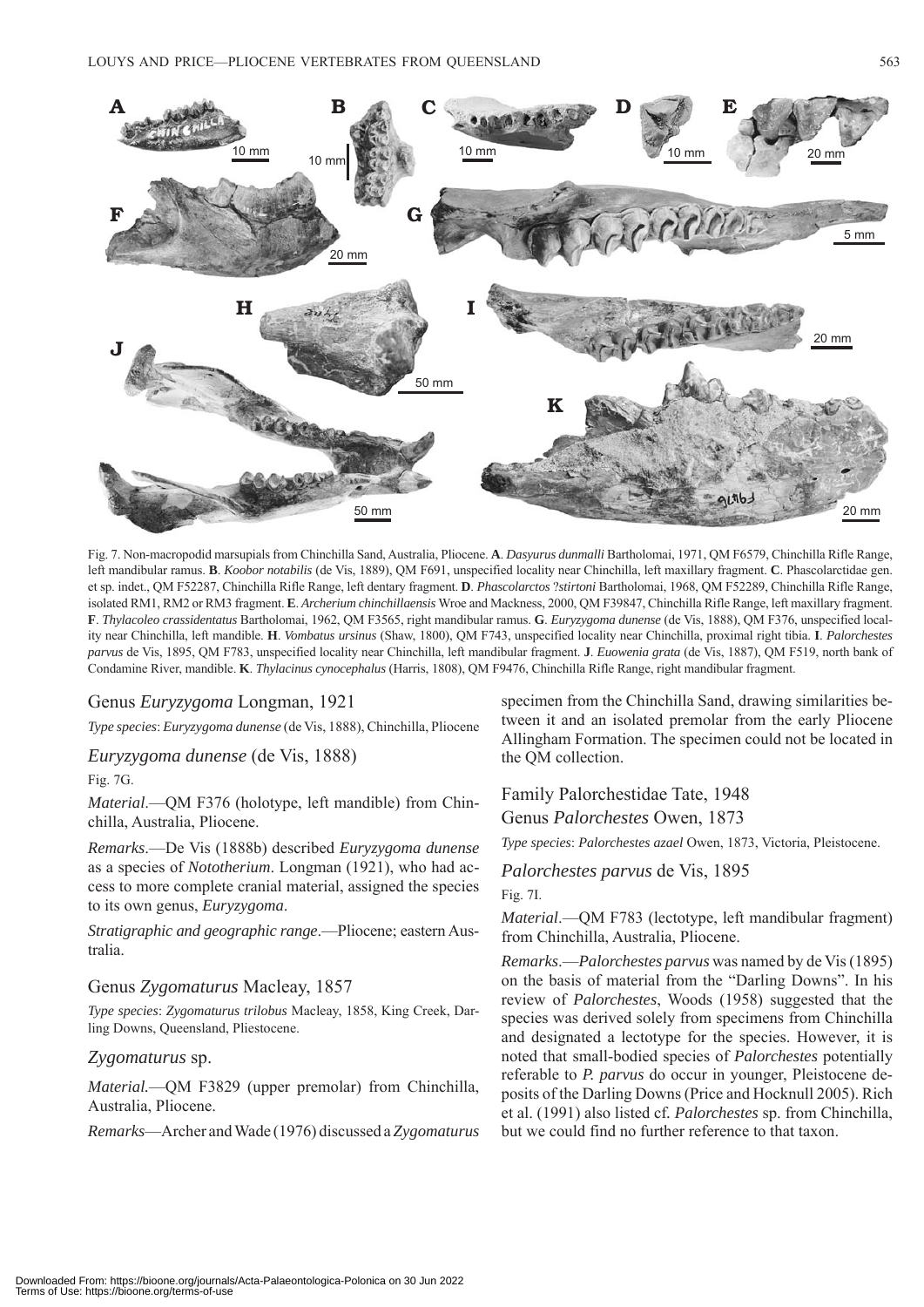*Stratigraphic and geographic range*.—Pliocene to ?Pleistocene; eastern Australia.

Family Vombatidae Burnett, 1830 Genus *Vombatus* Geoffroy, 1803

*Type species*: *Vombatus ursinus* (Shaw, 1800), Tasmania, Recent.

*Vombatus ursinus* (Shaw, 1800)

Fig. 7H.

*Material*.—QM F743 (proximal right tibia) from Chinchilla, Australia, Pliocene.

*Remarks*.—De Vis (1883c) erected *Sarcophilus prior* (marsupial devil) on the basis of a tibia fragment*.* Bartholomai and Marshall (1973) referred the specimen to ?*Vombatus prior* (wombat) noting marked similarities with the common wombat, *V. ursinus*, although they did not assign it to that species due to the paucity of fossil *Vombatus* material. Murray (1998) regarded ?*Vombatus prior* as a nomen dubium, and listed it as a junior synonym of *V. ursinus*. The *Vombatus* material from Chinchilla has since been revised (Louys 2015; see note added in proofs below).

*Stratigraphic and geographic range*.—Pliocene to Holocene; eastern and southeastern mainland Australia, and Tasmania (extant).

### Family Thylacoleonidae Gill, 1872

Genus *Thylacoleo* Gervais, 1852

*Type species*: *Thylacoleo carnifex* Owen, 1858, Lake Colongulac, Victoria, Pleistocene.

*Thylacoleo crassidentatus* Bartholomai, 1962 Fig. 7F.

*Material*.—QM F3565 (holotype, right mandibular ramus) from Chinchilla Rifle Range, Australia, Pliocene; QM F2957 (mandibular ramus), QM F2961 (mandibular ramus), QM F2962 (mandibular ramus), QM F2960 (mandibular ramus), QM F2964 (mandibular ramus), QM F2963 (p3), QM F2495 (mandibular ramus), QM F2941 (partial maxilla), QM F2954 (partial maxilla), and QM F2955 (partial maxilla) from Chinchilla, Australia, Pliocene.

*Remarks*.—In his revision of *Thylacoleo* in the QM collections, Woods (1956) suggested that specimens from Chinchilla warranted specific designation. This was supported by Bartholomai (1962), who erected *T. crassidentatus* for the Chinchilla material.

*Stratigraphic and geographic range*.— Pliocene; eastern Australia.

Suborder Phalangerida Aplin and Archer, 1987

Family Phalangeridae Thomas, 1888

Genus *Phalanger* Storr, 1780

*Type species*: *Phalanger orientalis* (Pallas, 1766), Ambon Island, Indonesia, Recent.

*Phalanger procuscus* (de Vis, 1889)

Fig. 6D.

*Material*.—QM F687 (holotype, right scapula) from Chinchilla, Australia, Pliocene.

*Remarks*.—De Vis (1889c) originally named the specimen *Cuscus procuscus.* Referral to *Phalanger* here is based on the priority of the name. Mahoney and Ride (1975) referred this species to Marsupialia incertae sedis. Similar to *Archizonurus securus*, the specimen is clearly from a large-bodied taxon, much larger than any known phalangerid. We consider *Phalanger procuscus* as a species inquirenda.

*Stratigraphic and geographic range*.—Pliocene; eastern Australia.

Family Macropodidae Gray, 1821

Genus *Brachalletes* de Vis, 1883

*Type species*: *Brachalletes palmeri* de Vis, 1883, Chinchilla, Pliocene.

*Brachalletes palmeri* de Vis, 1883 Fig. 6F.

*Material*.—QM F3308 (holotype, right femur) from Chinchilla, Australia, Pliocene.

*Remarks.*—Described by de Vis (1883b), the taxon was included in the family Macropodidae by Mahoney and Ride (1975), although they also suggested that it might be better placed in the Diprotodontidae. Dawson and Flannery (1985) suggested it possessed no characters diagnostic of the Macropodinae (long-faced kangaroos), and its placement remains uncertain, if indeed it is a valid taxon. We consider *Brachalletes palmeri* as a species inquirenda*.*

*Stratigraphic and geographic range*.—Pliocene; eastern Australia.

Genus *Synaptodon* de Vis, 1888

*Type species*: *Synaptodon aevorum* de Vis, 1888, Chinchilla, Pliocene.

*Synaptodon aevorum* de Vis, 1888 Fig. 6B.

*Material*.—QM F811 (holotype, right dentary fragment) from Chinchilla, Australia, Pliocene.

*Remarks*.—Both Bartholomai (1975) and Dawson and Flannery (1985) argued that the taxon is based on inadequate, poorly preserved and undiagnostic material. Dawson and Flannery (1985) suggested that it bears no characters that allow it to be referred to *Macropus.* We consider *Synaptodon aevorum* as a nomen dubium*.*

Subfamily Lagostrophinae Prideaux and Warburton, 2010

### Genus *Troposodon* Bartholomai, 1967

*Type species*: *Troposodon minor* (Owen, 1877), Talbragar country, New South Wales, ?Pleistocene.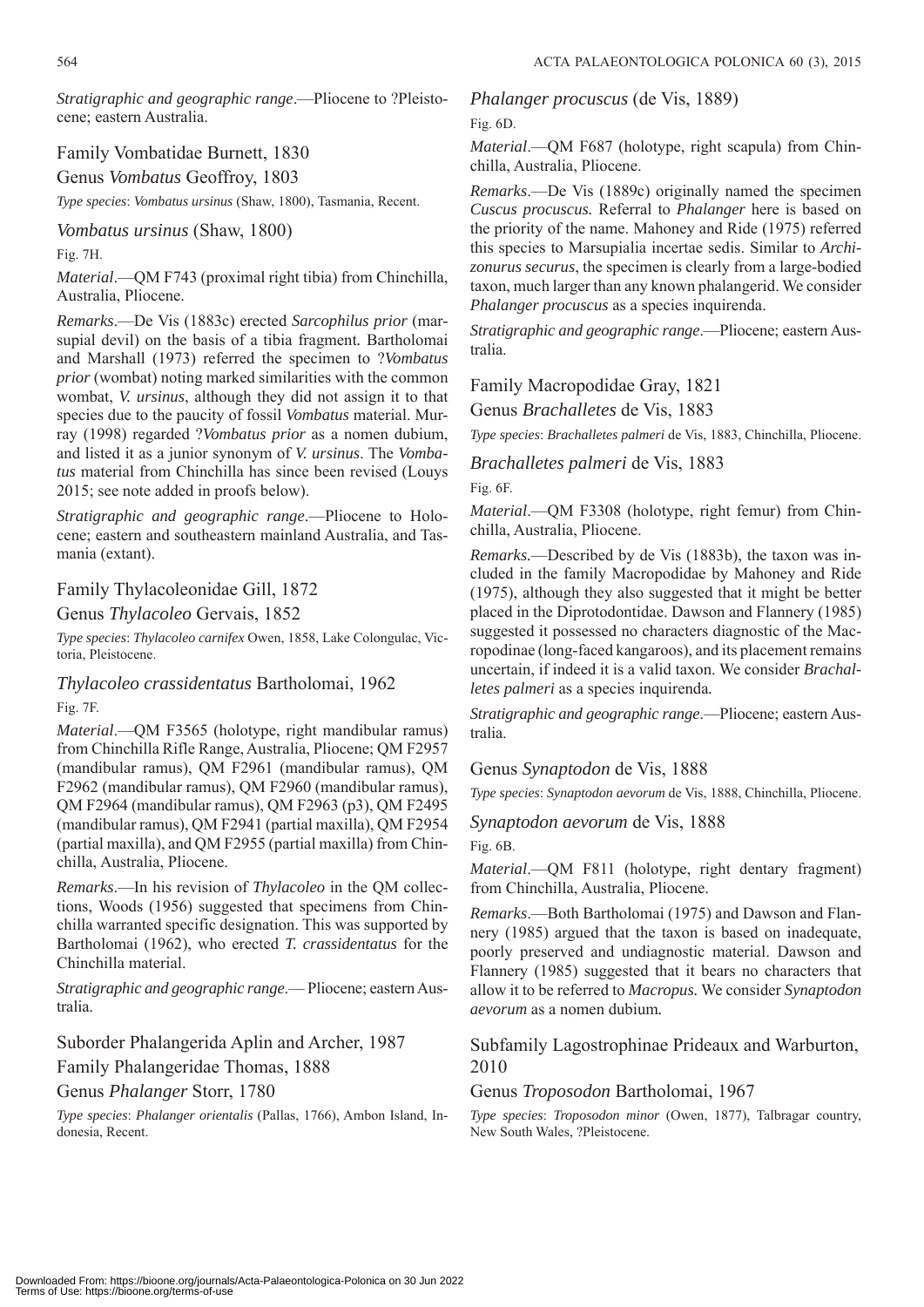

Fig. 8. Macropodids from Chinchilla Sand, Australia, Pliocene. **A**. *Simosthenurus antiquus* (Bartholomai, 1963), QM F2975, partial left maxilla of probable Chinchilla provenance. **B**. *Sthenurus andersoni* Marcus, 1962, QM F814, unspecified locality near Chinchilla, left juvenile dentary. **C**. *Macropus agilis siva* (de Vis, 1895), QM F4733, unspecified locality near Chinchilla, right mandibular fragment. **D**. *Sthenurus notabilis* Bartholomai, 1963, QM F3817, Chinchilla Rifle Range, right mandibular ramus. **E**. *Troposodon gurar* Flannery and Archer, 1983, QM F4609, unspecified locality near Chinchilla, right dentary of probable Chinchilla provenance. **F**. *Protemnodon devisi* Bartholomai, 1973, QM F4710, unspecified locality near Chinchilla, partial left mandibular ramus. **G**. *Macropus dryas* de Vis, 1895, QM F3582, partial right maxilla of probable Chinchilla provenance. **H**. *Protemnodon chinchillaensis* Bartholomai, 1973, QM F5246, unspecified locality near Chinchilla, partial right mandibular ramus. **I**. *Bohra wilkinsonorum* Dawson, 2004, QM F43277, Chinchilla Rifle Range, right maxillary fragment. **J**. *Wallabia indra* (de Vis, 1895), QM F3595, unspecified locality near Chinchilla, left mandibular ramus. **K**. *Troposodon minor* (Owen, 1877), QM F4389, Condamine River, "50 yards east of Chinchilla Rifle Range", right maxillary fragment. **L**. *Prionotemnus palankarinnicus* Stirton, 1955, QM F3589, partial right mandibular ramus of probable Chinchilla provenance. **M**. *Silvaroo bila* Dawson, 2004, QM F43276, Chinchilla Rifle Range, left maxillary fragment. **N**. *Silvaroo* sp., QM F43281, Chinchilla Rifle Range, right mandibular ramus. **O**. *Macropus woodsi* Bartholomai, 1975, QM F5465, Chinchilla Rifle Range, partial left maxilla. **P**. *Macropus pan* de Vis, 1895, QM F2925, partial right maxilla of probable Chinchilla provenance. Scale bars 10 mm.

*Troposodon minor* (Owen, 1877)

### Fig. 8K.

*Material*.—QM F4389 (right maxillary fragment) from Condamine River, "50 yards east of Chinchilla Rifle Range, 30' above low water", Australia, Pliocene.

*Remarks*.—Bartholomai (1967) erected the genus *Troposodon* and assigned many Chinchilla specimens to the *Troposodon minor*.

*Stratigraphic and geographic range*.—Pliocene to Pleistocene; eastern Australia.

*Troposodon gurar* Flannery and Archer, 1983

Fig. 8E.

*Material*.—QM F4609 (holotype, right dentary) most likely from Chinchilla, Australia, Pliocene.

*Remarks*.—Flannery and Archer (1983) described this new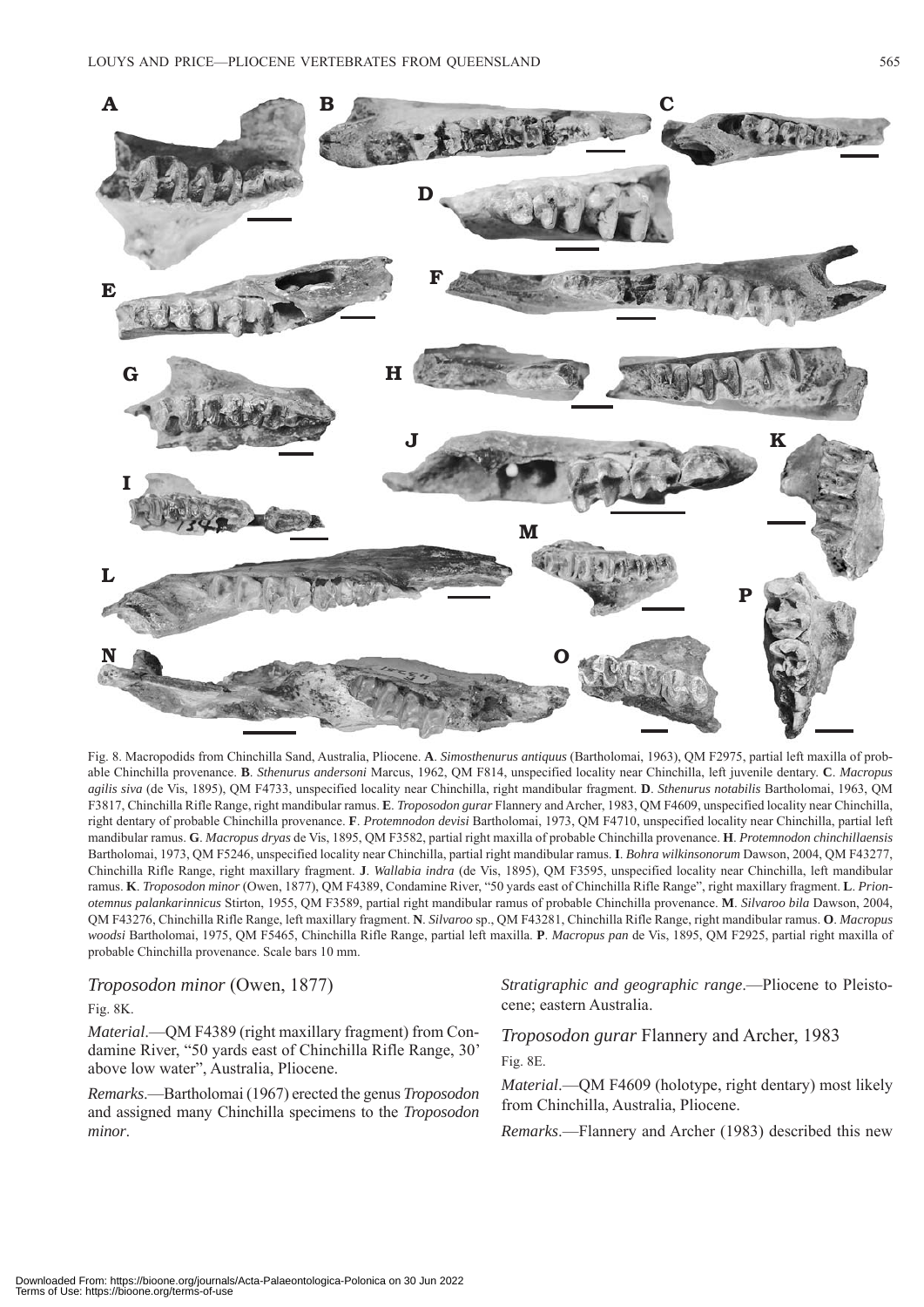species on the basis of material of probable Chinchilla provenance.

*Stratigraphic and geographic range*.—Pliocene; eastern Australia.

### Subfamily Sthenurinae (Glauert, 1926)

Genus *Sthenurus* Owen, 1873

*Type species*: *Sthenurus atlas* (Owen, 1838), Wellington Valley, late Pleistocene.

### *Sthenurus notabilis* Bartholomai, 1963

Fig. 8D.

*Material*.—QM F3817 (holotype, right mandibular ramus) from Chinchilla Rifle Range, Australia, Pliocene.

*Remarks*.—Bartholomai (1963) erected this species on the basis of Chinchilla material.

*Stratigraphic and geographic range*.—Pliocene; eastern Australia.

*Sthenurus andersoni* Marcus, 1962

Fig. 8B.

*Material*.—QM F813 (right adult dentary), QM F814 (left juvenile dentary), UCR 23029 (right lower molar), and UCR 23033 (left incisor) from Chinchilla, Australia, Pliocene.

*Remarks*.—Prideaux (2004) assigned several specimens from Chinchilla to this species.

*Stratigraphic and geographic range*.—Pliocene to Pleistocene; central to southeastern mainland Australia.

### Genus *Simosthenurus* **(**Tedford, 1966)

*Type species*: *Simosthenurus occidentalus* (Glauret, 1910), Mammoth Cave, Western Australia, late Pleistocene.

### *Simosthenurus antiquus* (Bartholomai, 1963)

Fig. 8A.

*Material*.—QM F2975 (holotype, partial left maxilla) probably from Chinchilla, Australia, Pliocene; QM F3818 (right p3) from Chinchilla Rifle Range, Australia, Pliocene; QM F3816 (partial left M2) from Middle Gully of Chinchilla Rifle Range, Australia, Pliocene.

*Remarks*.—Bartholomai (1963) erected this species with a holotype (QM F2975) probably from Chinchilla. The species was subsequently assigned to the new genus *Simosthenurus* by Pledge (1980) and later "*Simosthenurus*" by Prideaux (2004). Other specimens (e.g., those listed above) are of definite Chinchilla provenance.

*Stratigraphic and geographic range*.—Pliocene; eastern Australia.

Subfamily Macropodinae Gray, 1821 Genus *Wallabia* Trouessart, 1905

*Type species*: *Wallabia bicolor* (Desmarest, 1804), type locality unknown, Recent.

*Wallabia indra* (de Vis, 1895)

Fig. 8J.

*Material*.—QM F3595 (holotype, left mandibular ramus) from Chinchilla, Australia, Pliocene.

*Remarks*.—Bartholomai (1976) reassigned material previously attributed to *Halmaturus indra* by de Vis (1895) to *Wallabia indra*.

*Stratigraphic and geographic range*.—Pliocene; eastern Australia.

### Genus *Macropus* Shaw, 1790

*Type species*: *Macropus giganteus* Shaw, 1790, Cooktown, Queensland, Recent.

*Macropus pan* de Vis, 1895

Fig. 8P.

*Material*.—QM F2925 (holotype, partial right maxilla) probably from Chinchilla, Australia, Pliocene.

*Remarks*.—Bartholomai (1975) referred several specimens from Chinchilla to *M. pan*. Although the provenance of the material had not been noted before, Bartholomai (1975) suggested that the type specimen exhibits preservation consistent with other undoubted Chinchilla specimens.

*Stratigraphic and geographic range*.—Pliocene; eastern and northwestern Australia.

*Macropus agilis siva* (de Vis, 1895)

Fig. 8C.

*Material*.—QM F4733 (right mandibular fragment) and QM F4735 (left mandibular fragment) from Chinchilla, Australia, Pliocene.

*Remarks.*—Bartholomai (1975) examined material from Chinchilla and attributed it to *M. agilis siva*, noting that the variation in the Chinchilla material was insufficient to warrant specific distinction.

*Stratigraphic and geographic range*.—Pliocene to Pleistocene; central, eastern and southeastern Australia.

*Macropus dryas* de Vis, 1895

Fig. 8G.

*Material*.—QM F3582 (lectotype, partial right maxilla) from Chinchilla, Australia, Pliocene.

*Remarks*.—Bartholomai (1966) selected this lectotype on the basis of material of probable Chinchilla provenance, and subsequently (Bartholomai 1975) assigned several additional Chinchilla specimens to the species.

*Stratigraphic and geographic range*.—Pliocene; eastern Australia.

*Macropus woodsi* Bartholomai, 1975

Fig. 8O.

*Material*.—QM F3920 (holotype, partial right mandibular ramus) from Middle Gully of Chinchilla Rifle Range, Aus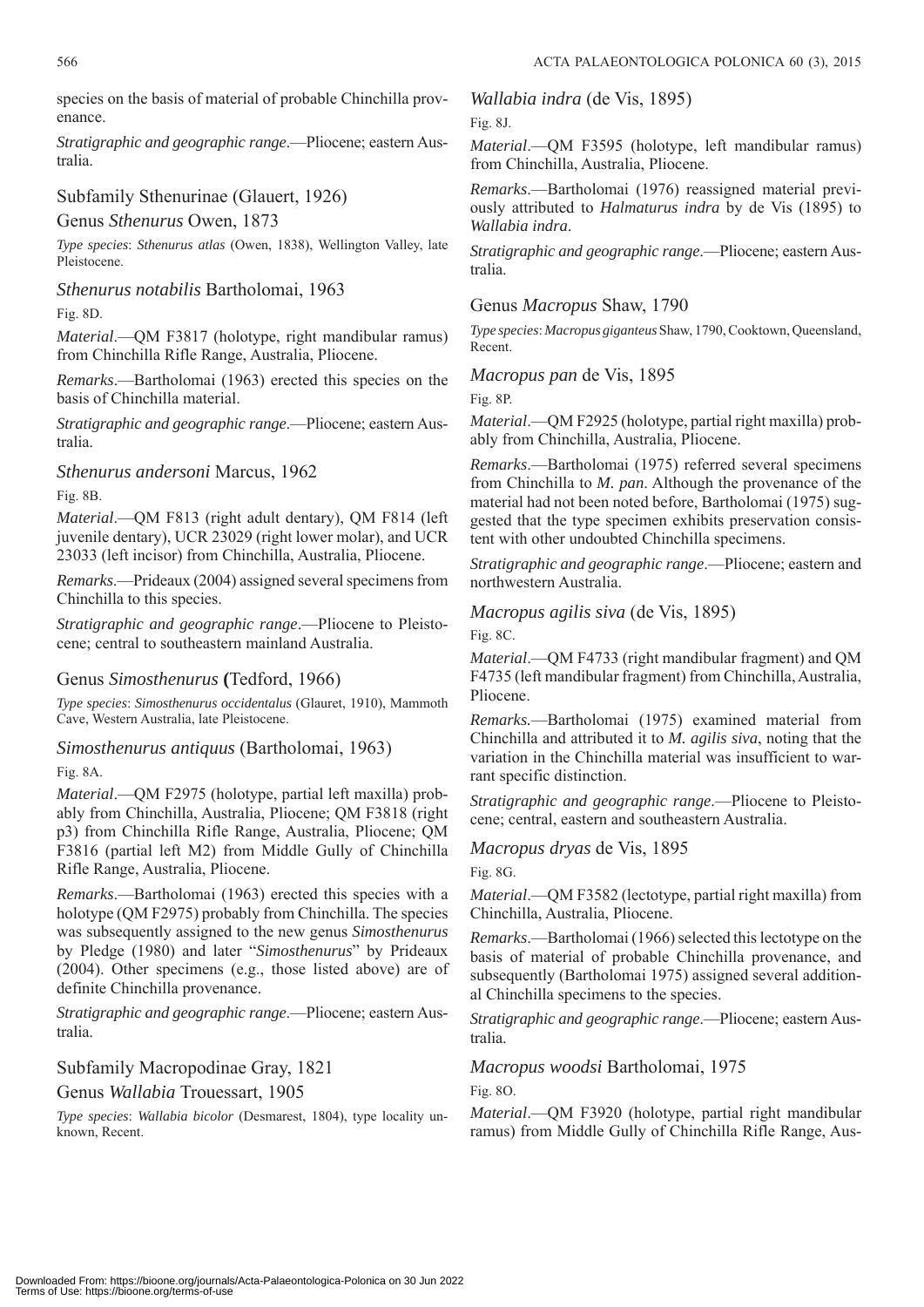tralia, Pliocene; QM F5465 (partial left maxilla) from Chinchilla Rifle Range, Australia, Pliocene.

*Remarks*.—Bartholomai (1975) erected this species on the basis of Chinchilla material, and referred several Chinchilla specimens to the species.

*Stratigraphic and geographic range*.—Pliocene; eastern Australia.

### Genus *Prionotemnus* Stirton, 1955

*Type species*: *Prionotemnus palankarinnicus* Stirton, 1955, Lake Palankarinna, South Australia, early Pliocene.

*Prionotemnus palankarinnicus* Stirton, 1955 Fig. 8L.

*Material*.—QM F3589 (partial right mandibular ramus) most likely from Chinchilla, Australia, Pliocene.

*Remarks*.—Bartholomai (1975) assigned two specimens to *Macropus* (*Prionotemnus*) *palankarinnicus*, but only one (QM F6989) is of definite Chinchilla provenance*.* Bartholomai (1975: 232) incorrectly identified this specimen as QM F6869, but the correct number is provided later (Bartholomai 1975: 233). Bartholomai (1975) strongly suggested that the other specimen (QM F3589; Fig. 8L) was also derived from the Chinchilla Sand.

*Stratigraphic and geographic range*.—Pliocene; central and eastern Australia.

### Genus *Protemnodon* Owen, 1874

*Type species*: *Protemnodon anak* Owen, 1874, eastern Darling Downs, Pleistocene.

### *Protemnodon devisi* Bartholomai, 1973

Fig. 8F.

*Material*.—QM F4710 (holotype, partial left mandibular ramus) from Chinchilla, Australia, Pliocene.

*Remarks*.—Bartholomai (1973) revised the genus *Protemnodon*, and erected two new species on the basis of Chinchilla material.

*Stratigraphic and geographic range*.— Pliocene; central and eastern Australia.

*Protemnodon chinchillaensis* Bartholomai, 1973 Fig. 8H.

*Material*.—QM F5246 (holotype, partial right mandibular ramus) from Chinchilla, Australia, Pliocene.

*Remarks*.—See above.

*Stratigraphic and geographic range*.—Pliocene; eastern Australia.

### Genus *Bohra* Flannery and Szalay, 1982

*Type species*: *Bohra paulae* Flannery and Szalay, 1982, Cathedral Cave, New South Wales, Pleistocene.

*Bohra wilkinsonorum* Dawson, 2004

```
Fig. 8I.
```
*Material*.—QM F43277 (holotype, right maxillary fragment) from Chinchilla Rifle Range, Australia, Pliocene.

*Remarks*.—Dawson (2004b) described the first tree kangaroo from Chinchilla. Hocknull (2005) later confirmed the presence of *Bohra* sp. in the Chinchilla Local Fauna on the basis of an isolated calcaneum (QM F49453). Its relationship to *B. wilkinsonorum* is unclear.

*Stratigraphic and geographic range*.—Pliocene; Chinchilla.

Genus *Silvaroo* Dawson, 2004

*Type species*: *Silvaroo bila* Dawson, 2004, Chinchilla, Pliocene.

*Silvaroo bila* Dawson, 2004

Fig. 8M.

*Material*.—QM F43280 (holotype, left mandibular ramus), QM F43276 (paratype, left maxillary fragment), and QM F43292 (paratype, incisor) all from Chinchilla Rifle Range, Australia, Pliocene.

*Remarks*.—Dawson (2004a) described the above material as a new genus and species of wallaby.

*Stratigraphic and geographic range*.—Pliocene; eastern Australia.

*Silvaroo* sp.

Fig. 8N.

*Material*.—QM F43281 (right mandibular ramus) from Chinchilla Rifle Range, Australia, Pliocene.

*Remarks*.—Dawson (2004a) described a right mandibular ramus from Chinchilla, which she suggested might represent a second, smaller species of *Silvaroo*.

Infraclass Eutheria Huxley, 1880 Order indeterminate

Genus *Chronozoon* de Vis, 1883

*Type species*: *Chronozoon australe* de Vis, 1883, Chinchilla, Pliocene.

*Chronozoon australe* de Vis, 1883

Fig. 6E.

*Material*.—QM F610 (holotype, calvarium) from Chinchilla, Australia, Pliocene.

*Remarks*.—De Vis (1883a) originally suggested the species might share affinities with sirenians. Mahoney and Ride (1975) suggested that it might be part of the skull of a giant wombat, whereas Reinhart (1976) interpreted it as a likely sirenian of unknown affinity. We consider *Chronozoon australe* as species inquirenda.

*Stratigraphic and geographic range*.—Pliocene; eastern Australia.

Order Rodentia Bowdich, 1821 Family Muridae Illiger, 1811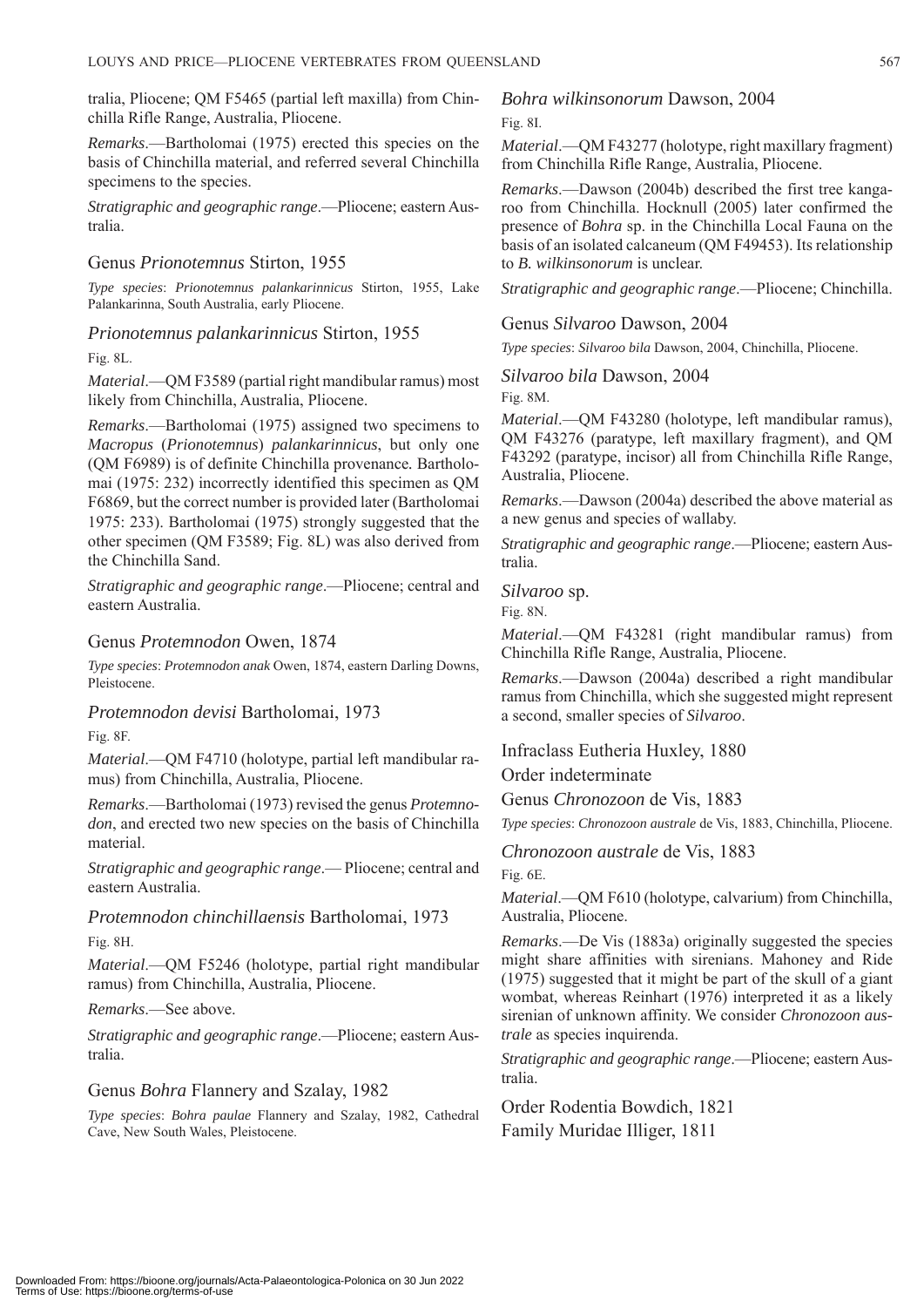### Genus *Pseudomys* Gray, 1832

*Type species*: *Pseudomys australis* Gray, 1832, Liverpool Plains, eastern New South Wales, Recent.

### *Pseudomys vandycki* Godthelp, 1990

*Material.*—QM F16834 (holotype, right maxillary fragment) from conglomerate, main gully of Chinchilla Rifle Range, Australia, Pliocene.

*Remarks*.—Godthelp (1990) described the only species of rodent from Chinchilla. This specimen could not be located in the QM collection. Rich et al. (1991) suggested that there might be other *Pseudomys* species in the Chinchilla deposits.

*Stratigraphic and geographic range*.—Pliocene; eastern Australia.

Order Chiroptera Blumenbach, 1779

Family Molossidae Gray, 1821

Genus *Mormopterus* Peters, 1865

*Type species*: *Mormopterus jugularis* Peters, 1865, Madagascar, Recent.

### *Mormopterus* sp*.*

*Material.—*QM F30575 (left upper canine) from "Wilkinson's Quarry", Chinchilla Rifle Range, Australia, Pliocene*.*

*Remarks.—*Hand et al. (1999) described the first bat from Chinchilla, a species of *Mormopterus*, and referred the specimen, QM F30575 (canine), to the genus. The registration number QM F30575 has also inadvertently been assigned to two different fossil bats: a maxilla of *Hipposideros winsburyorum* (Hand and Godthelp 1999) and an isolated molar of *Icarops aenae* (Hand et al. 2005); both fossils are from Pleistocene and Miocene sites, respectively, of Riversleigh. An erratum is currently being prepared by Sue Hand (personal communication 2015) to correct the registration discrepancy*.*

## Discussion

Sixty-three taxa have been reported in the literature from the Chinchilla Sand [\(SOM: Tables 2, 3\).](http://app.pan.pl/SOM/app60-Louys_Price_SOM.pdf) There are two families of fishes (Ceratodontidae, 1; Neoceratodontidae, 1), although a conference abstract by Mackness et al. (1999) also mentioned the occurrence of catfish (Plotosidae). There are 11 reptile taxa, comprising two families of Testudines (Trionychidae, 1; Chelidae 1), one family of Crocodylia (Crocodylidae, 2), and five families of Squamata (Agamidae, 1; Gekkonidae, 1; Scincidae, 2; Varanidae, 2; Madtsoiidae, 1). Thirteen bird taxa have been described from Chinchilla, comprising one family each of Anseriformes (Anatidae, 3), Ciconiiformes (Ciconiidae, 1), Galliformes (Megapodiidae, 1), Gruiformes (Rallidae, 2), Charadriformes (Charadriidae, 1) and one Charadriformes indeterminate, Casuariiformes (Casuariidae, 1), Pelecaniformes (Pelecanidae, 1), Phalacrocoraciformes

(Phalacrocoracidae, 1), and Falconiformes (Accipitridae, 1). The fauna includes 39 mammal taxa, including one order indeterminate; two families of Dasyuromorphia (Dasyuridae, 2; Thylacinidae, 1), seven families of Diprotodontia (Phascolarctidae, 3; Diprotodontidae, 3; Palorchestidae, 1; Vombatidae, 1 (however see note added in proofs below); Thylacoleonidae, 1; Phalangeridae, 1; Macropodidae, 18; Phalangeridae, 1), and one Diprotodontia indeterminate, and one family each of Peramelemorphia (Peramelidae, 1), Rodentia (Muridae, 1), and Chiroptera (Molossidae, 1).

Nineteen species have been erected on the basis of specimens undoubtedly from the Chinchilla Sand: *Metaceratodus palmeri*, *Tiliqua wilkinsonorum*, *Dasyurus dunmalli*, *Archerium chinchillaensis*, *Euowenia grata*, *Thylacoleo crassidentatus*, *Sthenurus notabilis*, *Wallabia indra, Macropus woodsi, Protemnodon devisi*, *Protemnodon chinchillaensis*, *Bohra wilkinsonorum*, *Silvaroo bila*, *Pseudomys vandycki*, *Archizonurus securus*, *Phalanger procuscus*, *Brachalletes palmeri*, *Synaptodon aevorum*, and *Chronozoon australe*. Taxonomic revision of some of those species, in particular the last five, is urgently needed and will probably reduce this number. Type specimens of ten additional species are most likely derived from the Chinchilla area: *Ciconia nana*, *Pelecanus proavus*, *Necrastur alacer*, *Koalemus ingens*, *Koobor notabilis*, *Euryzygoma dunense*, *Troposodon gurar*, *Simosthenurus antiquus*, *Macropus pan*, and *Macropus dryas*.

Uncertainties exist regarding the provenance of certain species supposedly from Chinchilla [\(SOM: Table 3\),](http://app.pan.pl/SOM/app60-Louys_Price_SOM.pdf) and in almost all cases, of provenance within the Chinchilla area itself (Price 2012). Most early collecting did not differentiate between Chinchilla and the eastern Darling Downs, so confusing Pliocene and Pleistocene localities respectively. Bartholomai (1963, 1966, 1967, 1968, 1971, 1973, 1975, 1976), Olsen (1975, 1977), Boles (2005), van Tets (1974), and others have provided some clarification on provenance. Later collectors differentiated between Chinchilla and the eastern Darling Downs, but precise geographic or stratigraphic information for most specimens in the QM is lacking. Most are listed as coming from the Chinchilla Rifle Range, and derived from the Chinchilla Sand Formation (sensu Woods 1960); exact horizons within the Pliocene stratigraphic sequence is rarely documented. Therefore, the Chinchilla Local Fauna may represent an assemblage with considerable temporal and spatial averaging (Price 2012). These problems have arisen because of the lack of stratigraphically controlled, systematic excavation. Difficulties of dating the site add to the problems, with age differences of up to ca. 500 ka between biocorrelated Local Faunas (Tedford et al. 1992; Mackness et al. 2000a).

Several other taxa are not discussed above, but have been listed by others as from Chinchilla. Three species of birds are mentioned by Rich et al. (1991) in their species list for Chinchilla fossils: a magpie goose (cf*. Anseranas semipalmata*), a probable Cape Barren goose (cf. *Cereopsis*), and a black swan (*Cygnus* sp. cf. *C. atratus*), none of which are represented by fossil material in the Queensland Museum. Although de Vis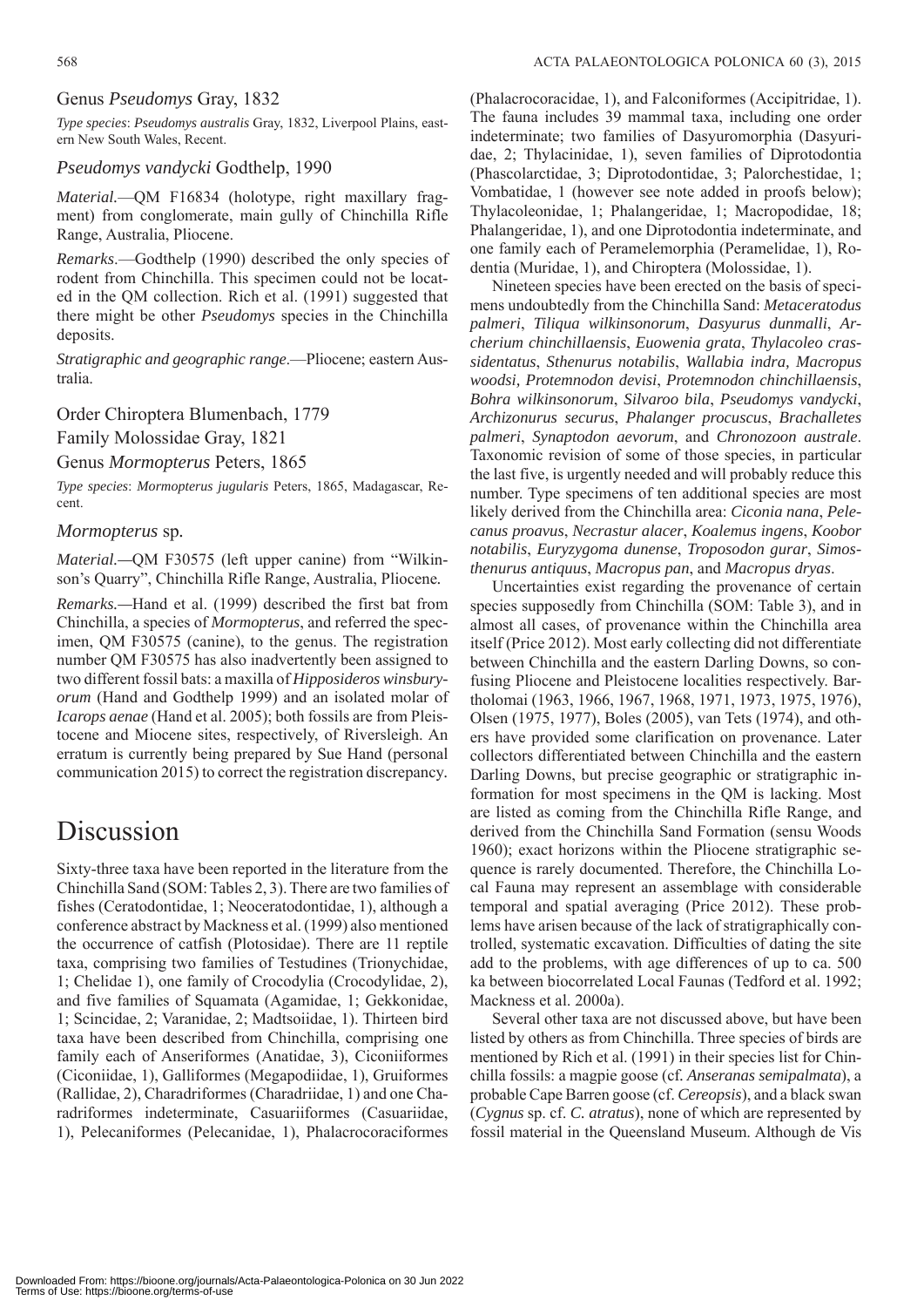(1905) was responsible for erecting those three taxa, he based his descriptions on specimens from the late Pleistocene Lake Eyre Basin of central Australia, and we can find no evidence that these three birds are part of the Chinchilla fauna.

De Vis (1892) described a number of fossil bird species, but with no introductory remarks, so the provenance of the fossils described therein is uncertain. Olson (1975) noted the similarity between the 1892 paper and de Vis's (1888c) previous treatise on fossil birds, and inferred that the 1892 paper was a continuation of the 1888 paper. De Vis (1888c: 1277) referred to specimens "yielded by the Darling Downs in the immediate neighbourhood of Chinchilla", and we follow Olson (1975) in assigning all fossils described in de Vis (1888c) and de Vis (1892) to the Chinchilla Sand.

Dawson and Flannery (1985) mistakenly listed *Macropus thor* as being restricted to the Chinchilla Sand, incorrectly citing Bartholomai (1975), who in fact stated that the species is restricted to Pleistocene deposits. Bartholomai (1975) referred a juvenile mandibular ramus (QM F4230) supposedly from Chinchilla to *Macropus titan* (*= M. giganteus titan*; Dawson and Flannery 1985)*,* but suggested that on basis of its preservation, the specimen was more likely from Pleistocene deposits.

Flannery and Archer (1983) recognised *Troposodon kenti* among the Chinchilla fossil material in the QM, but did not refer any specimens to the species. A search of the collections did not locate any specimens of definitive Chinchilla provenance.

Tedford et al. (1992) suggested that two specimens (QM F5580 and F10293) attributable to *Diprotodon* sp. cf. *Diprotodon optatum* are from Chinchilla. Mackness and Godthelp (2001) later concluded that those specimens were more likely from the Pleistocene site of Warra, and hence that *Diprotodon* is exclusively Pleistocene (Price 2008b).

Both Bartholomai and Marshall (1973) and Archer and Bartholomai (1978) noted *Phascolonus* from Chinchilla. Ride (1964) suggested that the "Darling Downs" term used by de Vis (1891b) in his description of Queensland wombats might include the Chinchilla Sand. Fossil material attributable to large-bodied wombats that are of definitive Chinchilla provenance are currently under study.

Gaffney (1981) reported a specimen of giant horned turtle (meiolanid) supposedly from the Chinchilla Sand, but coming from Armour Station, near Macalister, over 50 km southeast of the known exposures of the Chinchilla Sand. Molnar and Kurz (1997) also recorded *Diprotodon* from Armour Station, which on the basis of biostratigraphy, suggests that the meiolanid is actually Pleistocene, not Pliocene, and certainly not from the Chinchilla Sand.

Tedford et al. (1992) reported *Zygomaturus* sp. cf. *Zygomaturus trilobus* in the Chinchilla deposits. It is unclear whether this is the same specimen examined by Archer and Wade (1976) who assigned it to *Zygomaturus* sp. (listed above).

Finally, Rich et al. (1991) and Archer and Hand (1987) both mention unidentified phalangerids from Chinchilla; however, the only potential phalangerids from Chinchilla are the equally problematic *Phalanger procuscus* and *Archi-* *zonurus securus*. Undoubted phalangerid material from Chinchilla is in the QM collection, but is currently unregistered and awaits detailed study.

Despite these limitations and uncertainties, Chinchilla remains one of, if not the most important Pliocene sites in Australia. Its faunal diversity is unparalleled amongst current Australian Pliocene vertebrate records, and the preservation of its fossil material is largely excellent. Moreover, due to its richness and long history of collection, abundant specimens are available for study (see Note added in proofs below).

## Note added in proofs

Since the online publication of this article, the wombat material from Chinchilla has been described and published (Louys 2015). Five species referred to the Vombatidae are described from the Chinchilla Sand, bringing the total number of vertebrate taxa recovered from this formation to sixty-seven.

## Acknowledgements

We thank Ces and Doris Wilkinson for their generous donations of Chinchilla specimens to the Queensland Museum (Brisbane, Australia), and their continued support of our research. We thank the staff at the QM, in particular Jo Wilkinson, Kristen Spring, Andrew Rozefelds, Pam Wilson, and Scott Hocknull, who provided access to specimens and checking of museum registers. Grant Gully and Gavin Prideaux (Flinders University, Bedford Park, Australia) kindly provided photographs of *Macropus woodsi*, *Prionotemnus palankarinnicus*, and *Silvaroo* sp. specimens; and Robin Beck (University of New South Wales, Sydney, Australia) photographs of *Archerium chinchillaensis*. Mel Wilkinson and Gregg Webb (University of Queensland, St Lucia, Australia) provided helpful discussions regarding the geology of the site. GJP acknowledges the support of an ARC Discovery Early Career Researcher Award (DE120101533). JL was supported by a UQ Postdoctoral Fellowship and a UQ Early Career Research Grant (2012003222). We thank Robin Beck (UNSW), Karen Black (UNSW), Andy Herries (La Trobe University, Melbourne, Australia), Kenny Travouillon (UQ), Gavin Prideaux (Flinders University), Andrew Rozefelds (QM), Trevor Worthy (Flinders University) and Editor Mike J. Benton (University of Bristol, UK) for their comments and suggestions that significantly improved this manuscript.

## References

- Archer, M. 1977. *Koobor notabilis* (de Vis), an unusual koala from the Pliocene Chinchilla Sand. *Memoirs of the Queensland Museum* 18: 31–35.
- [Archer, M. and Bartholomai, A. 1978. Tertiary mammals of Australia: A](http://dx.doi.org/10.1080/03115517808619074)  synoptic review. *Alcheringa* 2: 1–19.
- Archer, M. and Hand, S. 1987. Riversleigh Scene 3: A fine time for possums and bats. *In:* S. Hand and M. Archer (eds.), The Antipodean Ark, 79–81. Angus & Robertson, Sydney.
- Archer, M. and Wade, M. 1976. Results of the Ray E. Lemley expeditions, Part 1. The Allingham Formation and a new Pliocene vertebrate fauna from northern Queensland. *Memoirs of the Queensland Museum* 17: 379–397.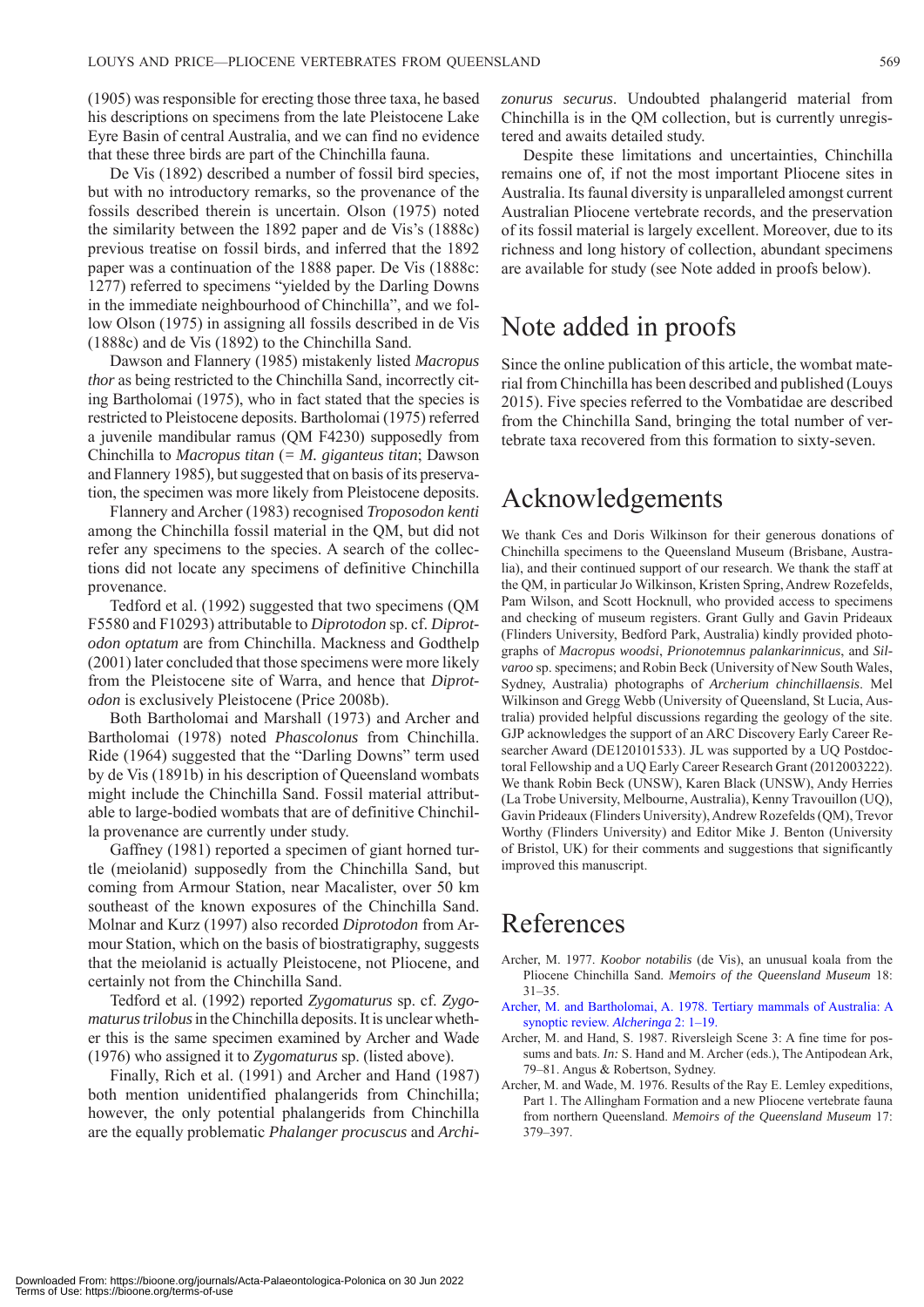- Bartholomai, A. 1962. A new species of *Thylacoleo* and notes on some caudal vertebrae of *Palorchestes azael*. *Memoirs of the Queensland Museum* 14: 33–40.
- Bartholomai, A. 1963. Revision of the extinct macropodid genus *Sthenurus*  Owen in Queensland. *Memoirs of the Queensland Museum* 14: 51–76.
- Bartholomai, A. 1966. The type specimens of some of de Vis' species of fossil Macropodidae. *Memoirs of the Queensland Museum* 14: 115–126.
- Bartholomai, A. 1967. *Troposodon*, a new genus of fossil Macropodinae (Marsupialia). *Memoirs of the Queensland Museum* 15: 21–33.
- Bartholomai, A. 1968. A new fossil koala from Queensland and a reassessment of the taxonomic position of the problematical species, *Koalemus ingens* de Vis. *Memoirs of the Queensland Museum* 15: 65–71.
- Bartholomai, A. 1971. *Dasyurus dunmalli*, a new species of fossil marsupial (Dasyuridae) in the upper Cainozoic deposits of Queensland. *Memoirs of the Queensland Museum* 16: 19–25.
- Bartholomai, A. 1973. The genus *Protemnodon* Owen (Marsupialia: Macropodidae) in the upper Cainozoic deposits of Queensland. *Memoirs of the Queensland Museum* 16: 309–363.
- Bartholomai, A. 1975. The genus *Macropus* Shaw (Marsupialia; Macropodidae) in the upper Cainozoic deposits of Queensland. *Memoirs of the Queensland Museum* 17: 195–235.
- Bartholomai, A. 1976. The genus *Wallabia* Trouessart (Marsupialia: Macropodidae) in the upper Cainozoic deposits of Queensland. *Memoirs of the Queensland Museum* 17: 373–377.
- Bartholomai, A. and Marshall, L.G. 1973. The identity of the supposed dasyurid marsupial, *Sarcophilus prior* de Vis, 1883, with comments on other reported "Pliocene" occurrences of *Sarcophilus. Memoirs of the Queensland Museum* 16: 369–374.
- Bartholomai, A. and Woods, J.T. 1976. Notes of the vertebrate fauna of the Chinchilla Sand. *Bureau of Mineral Resources, Geology and Geophysics Bulletin* 166: 151–152.
- [Black, K.H., Archer, M., and Hand S.J. 2012a. New Tertiary koala \(Mar](http://dx.doi.org/10.1080/02724634.2012.626825)supialia, Phascolarctidae) from Riversleigh, Australia, with a revision of phascolarctid phylogenetics, paleoecology, and paleobiodiversity. *Journal of Vertebrate Paleontology* 32: 125–138.
- Black, K.H., Archer M., Hand S.J., and Godthelp H. 2012b. Rise of Australian marsupials: a synopsis of biostratigraphic, phylogenetic, palaeoecological and palaeobiogeographic understanding. *In:* J.A. Talent (ed.), *Earth and Life: Global Biodiversity, Extinction Intervals and Biogeographic Perturbations through Time*, 983–1078. Springer, Dordrecht.
- [Boles, W.E. 2005. A review of the Australian fossil storks of the genus](http://dx.doi.org/10.3853/j.0067-1975.57.2005.1440)  *Ciconia* (Aves: Ciconiidae), with the description of a new species. *Records of the Australian Museum* 57: 165–178.
- Boles, W.E. 2008. Systematics of the fossil Australian giant megapodes *Progura* (Aves: Megapodidae). *Oryctos* 7: 195–215.
- [Chandler, M., Rind, D., and Thompson, R. 1994. Joint investigations of the](http://dx.doi.org/10.1016/0921-8181%2894%2990016-7)  middle Pliocene climate II: GISS GCM Northern Hemisphere results. *Global and Planetary Change* 9: 197–219.
- Conran, J.G. and Rozefelds, A.C. 2003. *Palmoxylon queenslandicum*: a [permineralised Oligocene palm trunk from Springsure, south-eastern](http://dx.doi.org/10.1080/03115510308619553)  Queensland. *Alcheringa* 27: 125–134.
- Dawson, L. 1982. Taxonomic status of fossil thylacines (*Thylacinus*, Thylacinidae, Marsupialia) from late Quaternary deposits in Eastern Australia. *In*: M. Archer (ed.), *Carnivorous Marsupials*, 527–536. Surrey Beatty and Sons Pty Ltd and the Royal Zoological Society of New South Wales, Sydney.
- [Dawson, L. 2004a. A new fossil genus of forest wallaby \(Marsupialia,](http://dx.doi.org/10.1080/03115510408619285)  Macropodinae) and a review of *Protemnodon* from eastern Australia and New Guinea. *Alcheringa* 28: 275–290.
- [Dawson, L. 2004b. A new species of tree kangaroo \(Marsupialia, Mac](http://dx.doi.org/10.1080/03115510408619284)ropodinae) from the Pliocene Chinchilla Local Fauna. *Alcheringa* 28: 267–273.
- [Dawson, L. and Flannery T. 1985. Taxonomic and phylogenetic status of](http://dx.doi.org/10.1071/ZO9850473)  living and fossil kangaroos and wallabies of the genus *Macropus* Shaw (Macropodidae: Marsupialia), with a new subgeneric name for the larger wallabies. *Australian Journal of Zoology* 33: 473–498.
- de Vis, C.W. 1883a*.* On a fossil Calvaria. *Proceedings of the Linnean Society of New South Wales* 8: 392–395.
- de Vis, C.W. 1883b. On *Brachalletes palmeri* an extinct marsupial. *Proceedings of the Linnean Society of New South Wales* 8: 190–193.
- de Vis, C.W. 1883c. On tooth marked bones of extinct marsupials. *Proceedings of the Linnean Society of New South Wales* 8: 187–190.
- de Vis, C.W. 1884. *Ceratodus forsteri* post-Pliocene. *Proceedings of the Royal Society of Queensland* 1: 40–43.
- de Vis, C.W. 1886. On remains of an extinct saurian. *Proceedings of the Royal Society of Queensland* 2: 181–191.
- de Vis, C.W. 1887. On an extinct mammal of a genus apparently new. *The Brisbane Courier* 9224: 6.
- de Vis, C.W. 1888a. On an extinct mammal of a genus apparently new. *Proceedings of the Royal Society of Queensland* 4: 99–106.
- de Vis, C.W. 1888b. On a supposed new species of *Nototherium*. *Abstract of Proceedings of the Linnean Society of New South Wales for December 28, 1887*, v. Republished 1888, *Zoologischer Anzeiger* 11 : 122.
- de Vis, C.W. 1888c. A glimpse of the post-Tertiary avifauna of Queensland. *Proceedings of the Linnean Society of New South Wales* 3: 1277–1292.
- de Vis, C.W. 1889a. Additions to the list of fossil birds. *Proceedings of the Royal Society of Queensland* 6: 55–58.
- de Vis, C.W. 1889b. On *Megalania* and its allies. *Proceedings of the Royal Society of Queensland* 6: 93–99.
- de Vis, C.W. 1889c. On the Phalangistidae of the post-Tertiary period in Queensland. *Proceedings of the Royal Society of Queensland* 6: 105– 114.
- de Vis, C.W. 1891a. In confirmation of the genus *Owenia* so-called. *Proceedings of the Linnean Society of New South Wales* 6: 159–165.
- de Vis, C.W. 1891b*.* Remarks on post-Tertiary Phascolomyidae. *Proceedings of the Linnean Society of New South Wales* 6: 235–246.
- de Vis, C.W. 1892. Residue of the extinct birds of Queensland as yet undetected. *Proceedings of the Linnean Society of New South Wales* 6: 437–456.
- de Vis, C.W. 1894a. A thylacine of the earlier nototherian period in Queensland. *Proceedings of the Linnean Society of New South Wales* 8: 443–447.
- de Vis, C.W. 1894b. The lesser chelonians of the Nototherian drifts. *Proceedings of the Royal Society of Queensland* 10: 123–127.
- de Vis, C.W. 1895. A review of the fossil jaws of the Macropodidae in the Queensland museum. *Proceedings of the Linnean Society of New South Wales* 10: 75–133.
- de Vis, C.W. 1900. A further trace of an extinct lizard. *Annals of the Queensland Museum* 5: 6–7.
- de Vis, C.W. 1905. A contribution to the knowledge of the extinct avifauna of Australia. *Annals of the Queensland Museum* 6: 3–25.
- Etheridge, R., Jr. 1892. The organic remains of the Post-Tertiary period, *In*: R.L. Jack and R. Etheridge Jr. (eds.), 639–683, *The Geology and Palaeontology of Queensland and New Guinea*. 768 pp*.* Geological Survey of Queensland Publications, Queensland.
- Feférváry, G.J. 1918. Contributions to a monography on fossil Varanidae and on Megalanidae. *Annales Museli Nationalis Hungarici* 16: 341–467.
- [Flannery, T.F. and Archer, M. 1983. Revision of the genus](http://dx.doi.org/10.1080/03115518308619612) *Troposodon* Bartholomai (Macropodidae: Marsupialia). *Alcheringa* 7: 263–279.
- Gaffney, E.S. 1981. A review of the fossil turtles of Australia. *American Museum Novitates* 2720: 1–38.
- Gaffney, E.S. and Bartholomai, A. 1979. Fossil trionychids of Australia. *Journal of Paleontology* 53: 1354–1360.
- Godthelp, H. 1990. *Pseudomys vandycki*, a Tertiary murid from Australia. *Memoirs of the Queensland Museum* 28: 171–173.
- Hand, S.J. and Godthelp, H. 1999. First Australian Pliocene species of Hipposideros (Microchiroptera: Hipposiderae). *Records of the Western Australian Museum* Supplement 57: 299–306.
- Hand, S.J., Archer, M., and Godthelp, H. 2005. Australian Oligo-Miocene Mystacinids (Microchiroptera): upper dentition, new taxa and divergence of New Zealand species. *Geobios* 38: 339–352.
- Hand, S.J., Mackness, B.S., Wilkinson, C.E., and Wilkinson, D.M. 1999. First Australian Pliocene molossid bat: *Mormopterus* (*Micronomus*)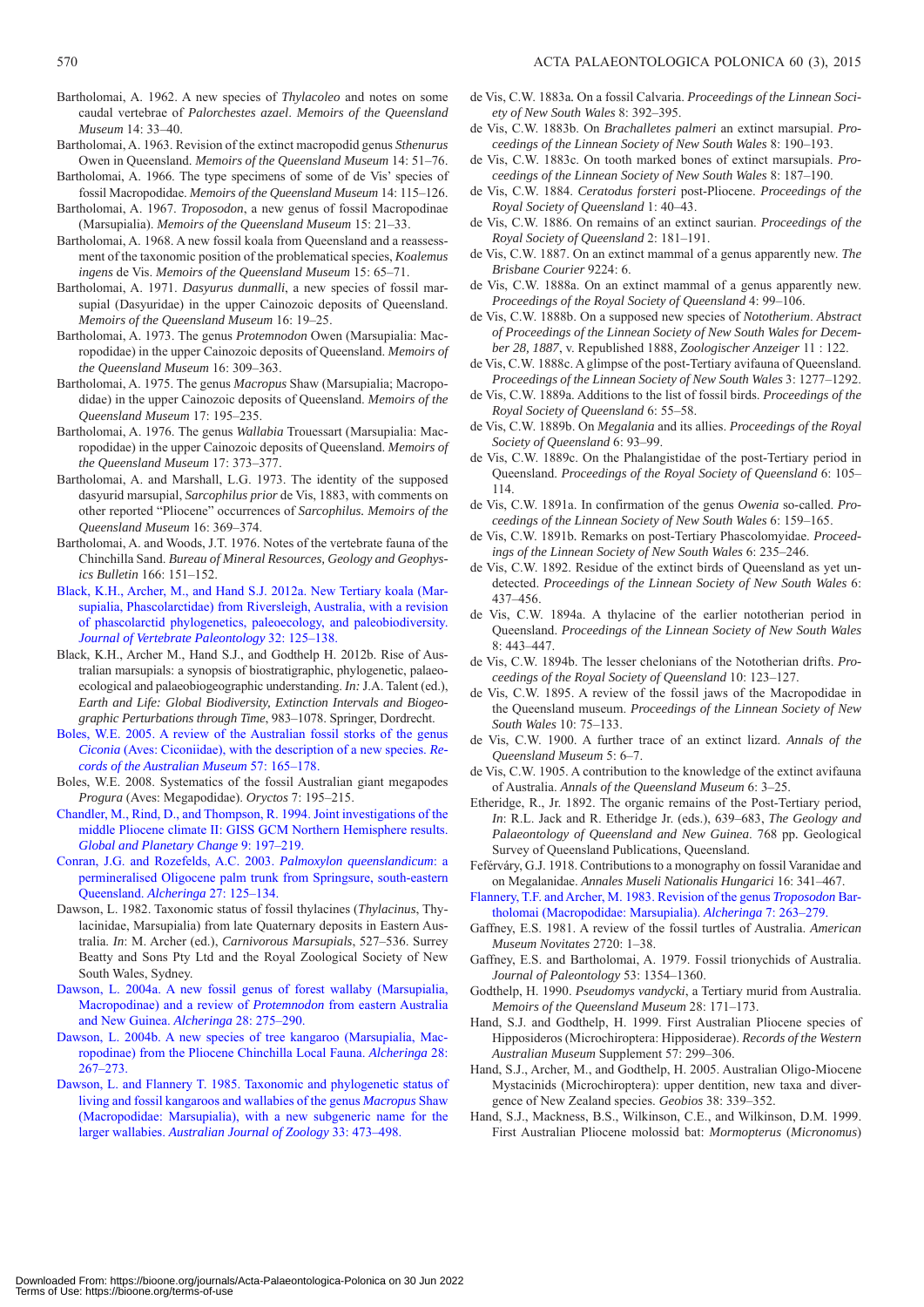sp. from the Chinchilla Local Fauna, southeastern Queensland. *Records of the Western Australian Museum* Supplement 57: 291–298.

- [Haywood, A.M., Dowsett, H.J., Valdes, P.J., Lunt, D.J., Francis, J.E., and](http://dx.doi.org/10.1098/rsta.2008.0205)  Sellwood, B.W. 2009. Introduction. Pliocene climate, processes and problems. *Philosophical Transactions of the Royal Society A* 367:  $3 - 17$ .
- Hecht, M.K. 1975. The morphology and relationships of the largest known terrestrial lizard, *Megalania prisca* Owen, from the Pleistocene of Australia. *Proceedings of the Royal Society of Victoria* 87: 239–250.
- Hocknull, S.A. 2005. Additional specimens of *Bohra* (Marsupialia: Macropodinae) from the Pliocene of Queensland. *Memoirs of the Queensland Museum* 51: 26.
- [Hocknull, S.A., Piper, P.J., van den Bergh, G.D., Due, R.A. Morwood,](http://dx.doi.org/10.1371/journal.pone.0007241)  M.J., and Kurniawan, I. 2009. Dragon's paradise lost: palaeobiogeography, evolution and extinction of the largest-ever terrestrial lizards (Varanidae). *PLoS ONE* 4(9): e7241.
- Hutchinson, M.N. and Mackness, B.S. 2002. Fossil lizards from the Pliocene Chinchilla Local Fauna, Queensland, with a description of a new species. *Records of the South Australian Museum* 35: 169–184.
- Kemp, A. 1991. Australian Mesozoic and Cainozoic lungfish. *In*: P.V. Rich, J.M. Monaghan, R.F. Baird, and T. Rich (eds.), *Vertebrate Palaeontology of Australasia*, 465–498. Pioneer Design Studio, Melbourne.
- Kemp, A. 1997a. A revision of Australian Mesozoic and Cenozoic lungfish of the family Neoceratodontidae (Osteichthyes: Dipnoi), with a description of four new species. *Journal of Paleontology* 71: 713–733.
- Kemp, A. 1997b. Four species of *Metaceratodus* (Osteichthyes: Dipnoi, [family Ceratodontidae\) from Australian Mesozoic and Cenozoic de](http://dx.doi.org/10.1080/02724634.1997.10010949)posits. *Journal of Vertebrate Paleontology* 17: 26–33.
- Kemp, A. and Molnar, R.E. 1981. *Neoceratodus forsteri* from the Lower Cretaceous of New South Wales, Australia. *Journal of Paleontology* 55: 211–217.
- [Krebs, U., Park, W., and Schneider, B. 2011. Pliocene aridification of](http://dx.doi.org/10.1016/j.palaeo.2011.06.002)  Australia caused by tectonically induced weakening of the Indonesian throughflow. *Palaeogeography, Palaeoclimatology, Palaeoecology*  309: 111–117.
- Krefft, G. 1870. Description of a giant amphibian allied to the genus *Lepidosiren*, from the Wide Bay district, Queensland. *Proceedings of the Royal Society of London* 1870: 221–224.
- Krefft, G. 1874. Fossil tooth of *Ceratodus palmeri*. *Nature* 9: 293.
- Lees, T. 1986. Catalogue of type, figured and mentioned fossil fish, amphibians and reptiles held by the Queensland Museum. *Memoirs of the Queensland Museum* 22: 265–288.
- Longman, H.A. 1921. A new genus of fossil marsupials. *Memoirs of the Queensland Museum* 3: 65–80.
- Louys, J. 2015. Wombats (Vombatidae: Marsupialia) from the Pliocene Chinchilla Sand, southeast Queensland, Australia. *Alcheringa* 39: 394–406.
- Mackness, B.S. and Godthelp, H. 2001. The use of *Diprotodon* as a biostratigraphic marker of the Pleistocene. *Transactions of the Royal Society of South Australia* 125: 155–156.
- Mackness, B.S. and Scanlon, J.D. 1999. First Pliocene record of the madtsoiid snake genus *Yurlunggur* Scanlon, 1992 from Queensland. *Memoirs of the Queensland Museum* 43: 783–785.
- [Mackness, B.S., Cooper, J.E., Wilkinson, C., and Wilkinson, D. 2010. Pa](http://dx.doi.org/10.1080/03115511003793512)laeopathology of a crocodile femur from the Pliocene of eastern Australia. *Alcheringa* 34: 515–521.
- [Mackness, B.S., Whitehead, P.W., and McNamara, G.C. 2000a. New po](http://dx.doi.org/10.1046/j.1440-0952.2000.00812.x)tassium-argon basalt date in relation to the Pliocene Bluff Downs Local Fauna, northern Australia. *Australian Journal of Earth Sciences* 47: 807–811.
- Mackness, B.S., Wilkinson, C., Wilkinson, D., Emmott, A., Emmott, D., and Wagner, R. 1999. Fossil remains of a plotosid catfish from the Middle Pliocene Chinchilla Local Fauna and their palaeoecological implications. *In*: M.L Augee, *CAVEPS '99: Conference on Australasian Vertebrate Evolution, Palaeontology and Systematics. Abstracts*, 15. The Linnean Society of NSW, Sydney.
- Mackness, B.S., Wroe, S., Muirhead, J., Wilkinson, C.E., and Wilkinson,

D.M. 2000b. First fossil bandicoot from the Pliocene Chinchilla Local Fauna. *Australian Mammalogy* 22: 133–136.

- Mackness, B.S., Wroe, S., Wilkinson, C.E., and Wilkinson, D.M. 2002. Confirmation of *Thylacinus* from the Pliocene Chinchilla Local Fauna. *Australian Mammalogy* 24: 237–241.
- Mahoney, J.A. and Ride, W.D.L. 1975. Index to the genera and species of fossil Mammalia described from Australia and New Guinea between 1838 and 1968. *Western Australian Museum Special Publication* 6: 1–250.
- [Martin, H.A. 2006. Cenozoic climatic change and the development of the](http://dx.doi.org/10.1016/j.jaridenv.2006.01.009) arid vegetation in Australia. *Journal of Arid Environments* 66: 533– 563.
- Meston, A. 1895. *Geographic History of Queensland*. 228pp. Edmund Gregory, Government Printer, Brisbane.
- [Miller, A.H. 1966a. An evaluation of the fossil anhingas of Australia.](http://dx.doi.org/10.2307/1365447) *The Condor* 68: 315–320.
- Miller, A.H. 1966b. The fossil pelicans of Australia. *Memoirs of the Queensland Museum* 14: 181–190.
- [Molnar, R.E. 1981. Pleistocene ziphodont crocodilians of Queensland.](http://dx.doi.org/10.3853/j.0067-1975.33.1981.198) *Records of the Australian Museum* 33: 803–834.
- Molnar, R.E. 1982a. A catalogue of fossil amphibians and reptiles in Queensland. *Memoirs of the Queensland Museum* 20: 613–633.
- Molnar, R.E. 1982b. *Pallimnarchus* and other Cenozoic crocodiles of Queensland. *Memoirs of the Queensland Museum* 20: 657–673.
- Molnar, R.E. and Kurz, C. 1997. The distribution of Pleistocene vertebrates on the eastern Darling Downs, based on the Queensland Museum collections. *Proceedings of the Linnean Society of New South Wales* 117: 107–134.
- [Montanari, S., Louys, J., and Price, G. J. 2013. Pliocene paleoenviron](http://dx.doi.org/10.1371/journal.pone.0066221)ments of southeastern Queensland, Australia inferred from stable isotopes of marsupial tooth enamel. *PLoS ONE* 8 (6): e66221.
- Murray, P.F. 1998. Palaeontology and palaeobiology of wombats. *In*: R.T. Wells and P.A. Pridmore (eds.), *Wombats,* 1–33. Surrey, Beatty & Sons, Chipping North, Sydney.
- Ogg, J.G. 2012. Chapter 5—Geomagnetic Polarity Time Scale. *In*: F.M. Gradstein, J.G. Ogg, and M. Schmitz (eds), *The Geologic Time Scale,*  85–113. The Geologic Time Scale 2012, 2-volume set. Elsevier, Amsterdam.
- [Olson, S.L. 1975. The fossil rails of C.W. De Vis, being mainly an extinct](http://dx.doi.org/10.1071/MU9750049) form of *Tribonyx mortierii* from Queensland. *Emu* 75: 49–54.
- [Olson, S.L. 1977. The identity of the fossil ducks described from Australia](http://dx.doi.org/10.1071/MU9770127) by C.W. De Vis. *Emu* 77: 127–131.
- Patterson, C. and Rich, P.V. 1987. The fossil history of the emus, *Dromaius* (Aves: Dromaiinae). *Records of the South Australian Museum* 21: 85–117.
- Pledge, N.S. 1980. Macropodid skeletons, including *Simosthenurus* Tedford, from an unusual "drowned cave" deposit in the south east of Australia. *Records of the South Australian Museum* 18: 131–141.
- Price, G.J. 2008a. Is the modern koala (*Phascolarctos cinereus*) a derived [dwarf of a Pleistocene giant? Implications for testing megafauna ex](http://dx.doi.org/10.1016/j.quascirev.2008.08.026)tinction hypotheses. *Quaternary Science Reviews* 27: 2516–2521.
- [Price, G.J. 2008b. Taxonomy and palaeobiology of the largest-ever marsu](http://dx.doi.org/10.1111/j.1096-3642.2008.00387.x)pial, *Diprotodon* Owen 1838 (Diprotodontidae, Marsupialia). *Zoological Journal of the Linnean Society* 153: 389–417.
- Price, G.J. 2012. Plio-Pleistocene climate and faunal change in central eastern Australia. *Episodes* 35: 160–165.
- Price, G.J., and Hocknull, S.A. 2005. A small adult *Palorchestes* (Marsupialia, Palorchestidae) from the Pleistocene of the Darling Downs, southeast Queensland. *Memoirs of the Queensland Museum* 51: 202.
- Price, G.J. and Piper, K.J. 2009. Gigantism of the Australian *Diprotodon* [Owen 1838 \(Marsupialia, Diprotodontoidea\) through the Pleistocene.](http://dx.doi.org/10.1002/jqs.1285) *Journal of Quaternary Science* 24: 1029–1038.
- Price, G.J., Tyler, M.J., and Cooke, B.N. 2005. Pleistocene frogs from the Darling Downs, south-eastern Queensland, and their palaeoenvironmental significance. *Alcheringa* 29: 171–182.
- [Price, G.J., Webb, G.E., Zhao, J.-X., Feng, Y.-X., Murray, A.S., Cooke, B.N.,](http://dx.doi.org/10.1016/j.quascirev.2011.01.011) Hocknull, S.A., and Sobbe, I.H. 2011. Dating megafaunal extinction